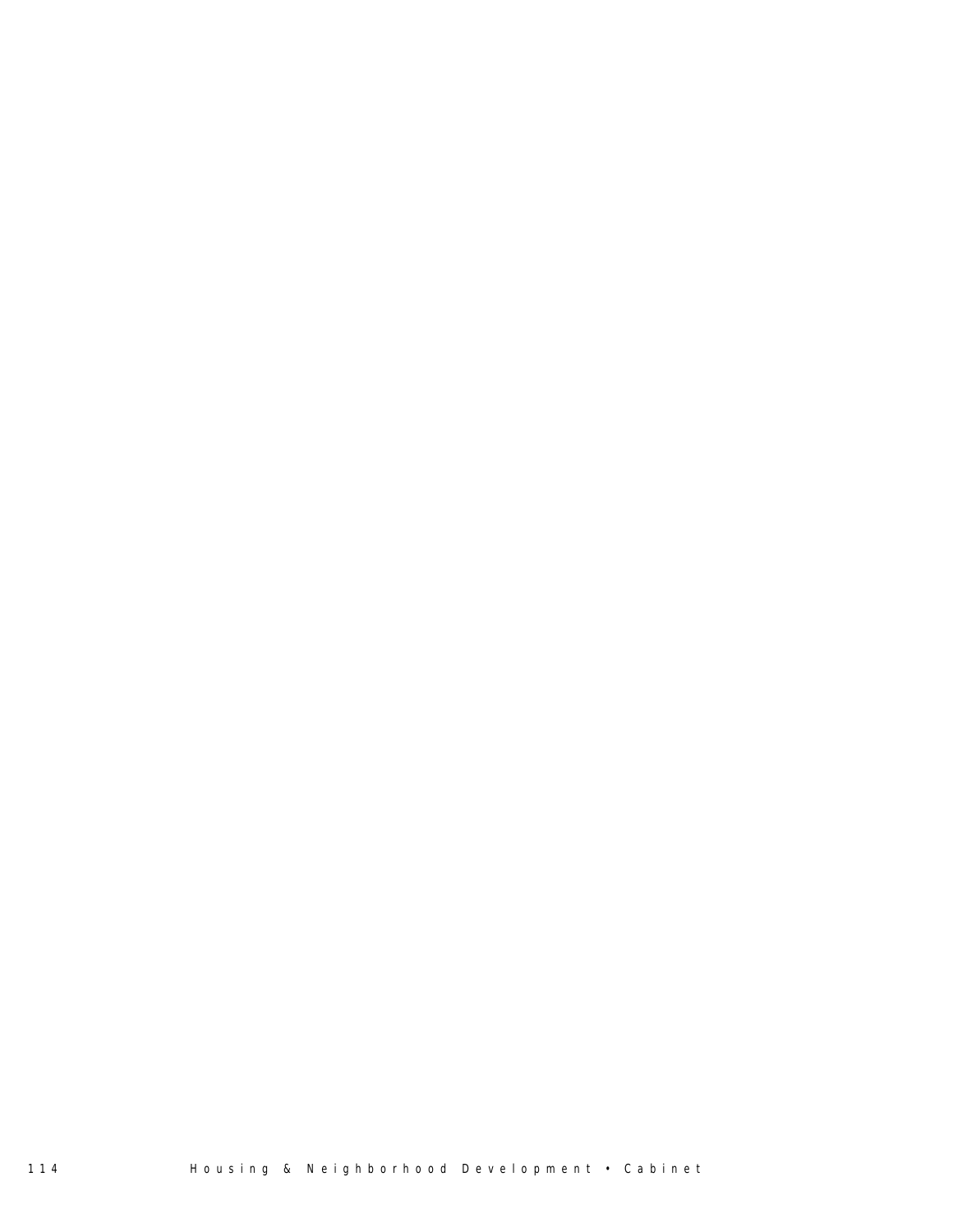# Housing & Neighborhood Development

## *Sheila Dillon, Chief of Housing & Neighborhood Development*

## *Cabinet Mission*

The Cabinet is committed to making Boston the most livable city in the nation by working with its many communities to build strong neighborhoods through the strategic investment of public resources.

| <b>Operating Budget</b>            | Program Name                                | Total Actual '12       | <b>Total Actual '13</b> | Total Approp '14       | <b>Total Budget '15</b> |
|------------------------------------|---------------------------------------------|------------------------|-------------------------|------------------------|-------------------------|
|                                    | Leading the Way<br>Neighborhood Development | 5,000,000<br>3.632.726 | 5,000,000<br>3,875,851  | 5,500,000<br>4,123,194 | 5,500,000<br>4,501,494  |
|                                    | <b>Total</b>                                | 8,632,726              | 8,875,851               | 9,623,194              | 10,001,494              |
| <b>Capital Budget Expenditures</b> |                                             | Actual '12             | Actual '13              | <b>Estimated '14</b>   | Projected '15           |
|                                    | Neighborhood Development                    | ,808,387               | 1.999.536               | 1.200.000              | 1,915,000               |
|                                    | <b>Total</b>                                | 1,808,387              | 1,999,536               | <i>1,200,000</i>       | 1,915,000               |
| <b>External Funds Expenditures</b> |                                             | Total Actual '12       | <b>Total Actual '13</b> | Total Approp '14       | <b>Total Budget '15</b> |
|                                    | Neighborhood Development                    | 71,608,352             | 64,421,665              | 67.990.418             | 70,381,328              |
|                                    | <b>Total</b>                                | 71,608,352             | 64,421,665              | 67,990,418             | 70,381,328              |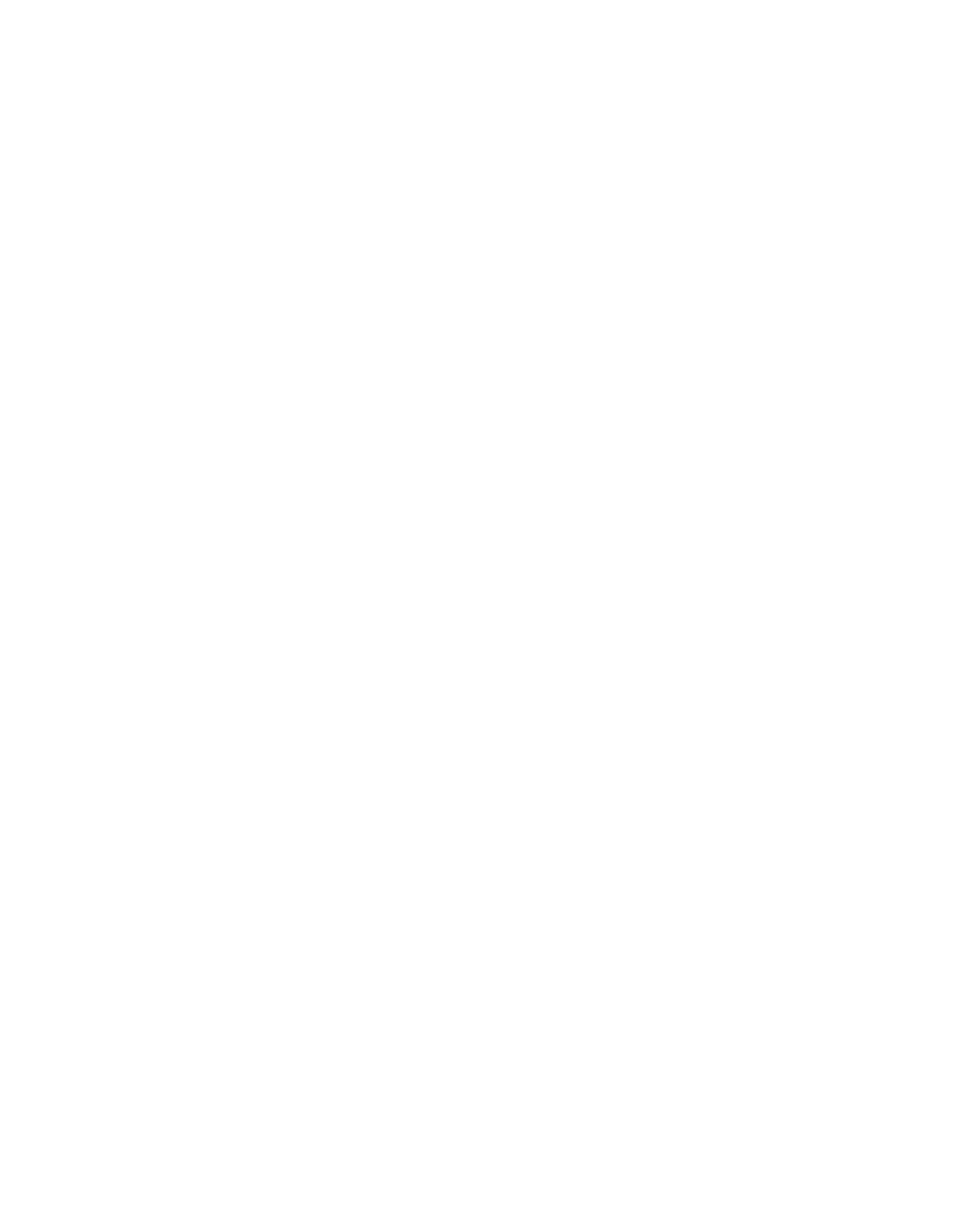# Leading the Way Operating Budget

## *Appropriation 189*

## *Department Mission*

The mission of the Leading the Way campaign is to expand and protect Boston's housing supply and stabilize neighborhoods adversely effected by the economic downturn and foreclosure boom. The campaign focuses all of the City's housing agencies, including the Department of Neighborhood Development, the Boston Housing Authority, the Boston Redevelopment Authority, and the Inspectional Services Department around a comprehensive strategy to address Boston's housing needs in four key areas: 1) Housing Boston's workforce through new production and enhanced access to the market; 2) Preventing foreclosures and mitigating the negative effects of foreclosures on Boston's neighborhoods; 3) Reversing the rise in homelessness, and 4) Preserving and stabilizing the rental housing stock.

## *Selected Performance Strategies*

## *Housing Production and Access*

- To expand the supply of market rate housing, especially in areas of the City not adversely affected by foreclosures or declining values.
- To help moderate to middle income homebuyers benefit from lower market prices by helping them overcome financing obstacles currently existing in the credit markets.

## *Housing & Neighborhood Preservation*

• To reduce home foreclosures through counseling of at-risk homeowners.

| <b>Operating Budget</b> | Program Name                                                         | <b>Total Actual '12</b>   | Total Actual '13       | Total Approp '14       | <b>Total Budget '15</b> |
|-------------------------|----------------------------------------------------------------------|---------------------------|------------------------|------------------------|-------------------------|
|                         | Housing Production and Access<br>Housing & Neighborhood Preservation | 2.500.000<br>2,500,000    | 2.500.000<br>2,500,000 | 2.500.000<br>3,000,000 | 2,500,000<br>3,000,000  |
|                         | <b>Total</b>                                                         | 5,000,000                 | 5,000,000              | 5,500,000              | 5,500,000               |
|                         |                                                                      | Actual '12                | Actual '13             |                        |                         |
| <b>Operating Budget</b> |                                                                      |                           |                        | Approp '14             | <b>Budget '15</b>       |
|                         | <b>Personnel Services</b><br>Non Personnel                           | $\mathbf{0}$<br>5,000,000 | 5,000,000              | 5,500,000              | 5,500,000               |
|                         |                                                                      |                           |                        |                        |                         |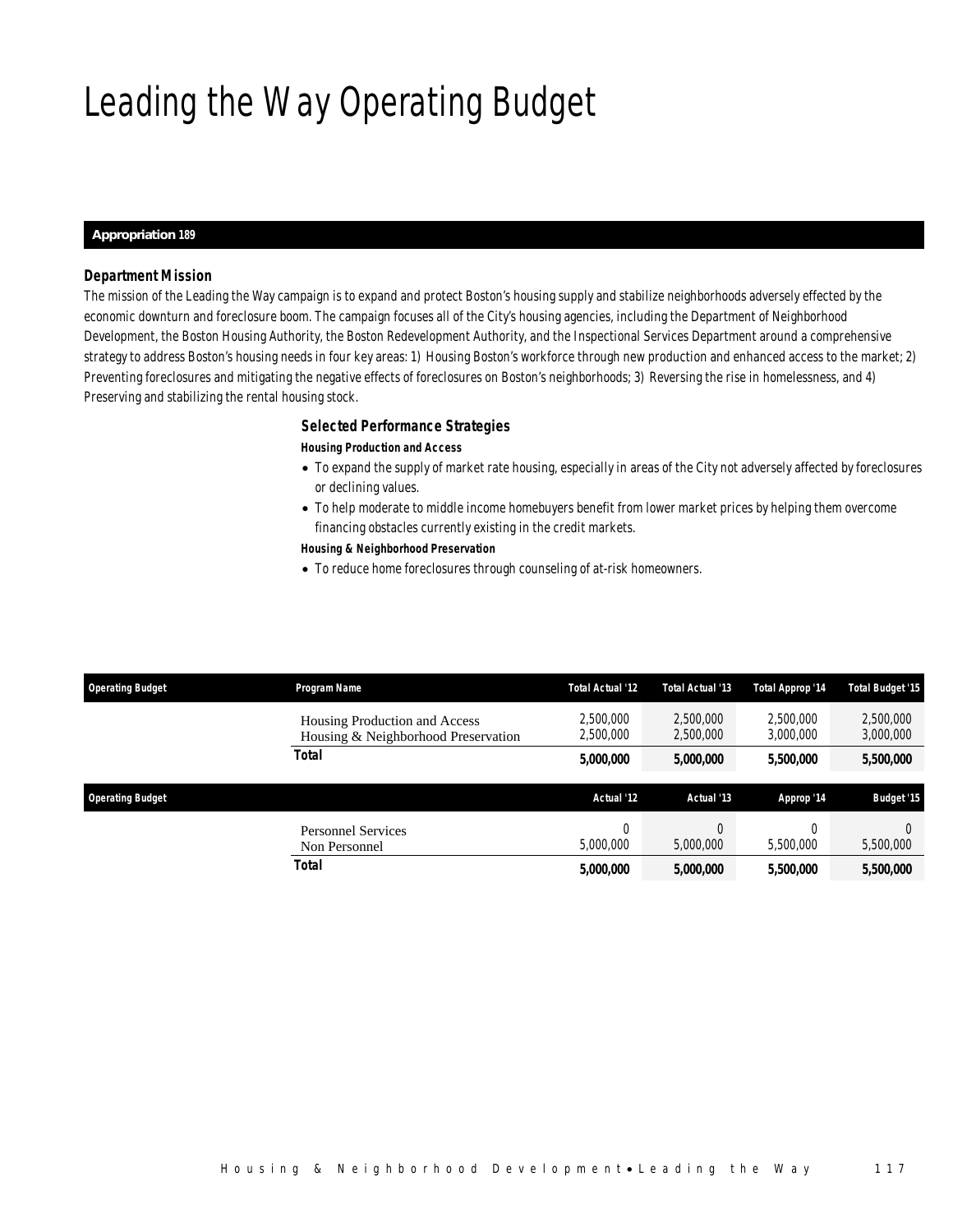# Leading the Way Operating Budget

 *Description of Services* 

Leading the Way resources will be used to help new homebuyers enter the market including purchasing bank-foreclosed properties; stabilize neighborhoods by assisting homeowners with repairs of their homes; create supportive housing for homeless families and individuals, and preserve rental housing.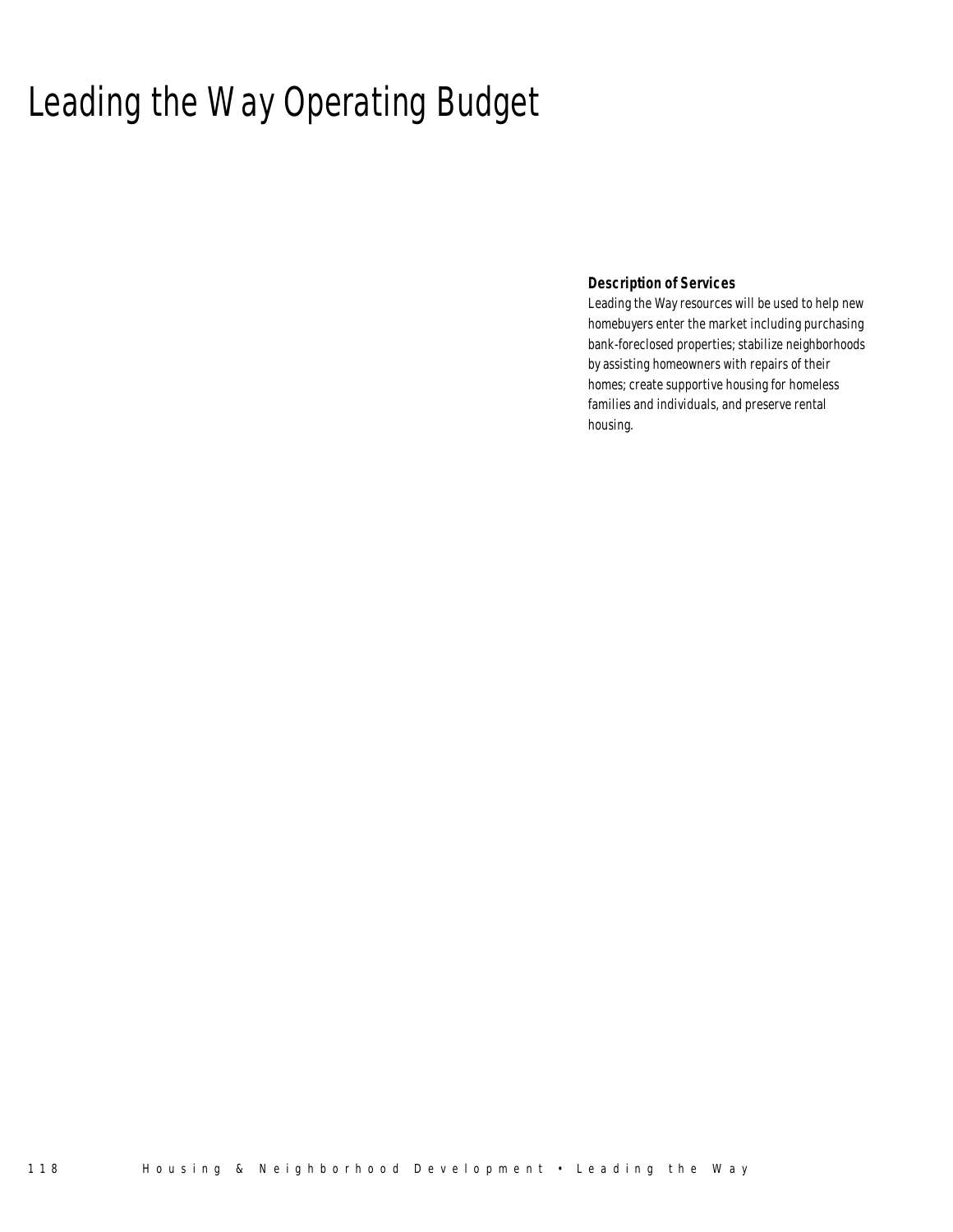# Department History

| <b>Personnel Services</b>       |                                                                                                                                                                                                                                                                                                      | FY12 Expenditure                                                                                             | FY13 Expenditure                                                                                                 | FY14 Appropriation                                                                                                     | FY15 Adopted                                                                                                                              | Inc/Dec 14 vs 15                                                              |
|---------------------------------|------------------------------------------------------------------------------------------------------------------------------------------------------------------------------------------------------------------------------------------------------------------------------------------------------|--------------------------------------------------------------------------------------------------------------|------------------------------------------------------------------------------------------------------------------|------------------------------------------------------------------------------------------------------------------------|-------------------------------------------------------------------------------------------------------------------------------------------|-------------------------------------------------------------------------------|
|                                 | 51000 Permanent Employees<br>51100 Emergency Employees<br>51200 Overtime<br>51600 Unemployment Compensation<br>51700 Workers' Compensation<br><b>Total Personnel Services</b>                                                                                                                        | $\boldsymbol{0}$<br>$\overline{0}$<br>0<br>0<br>0<br>0                                                       | $\boldsymbol{0}$<br>$\mathbf 0$<br>$\boldsymbol{0}$<br>$\mathbf{0}$<br>0<br>0                                    | $\boldsymbol{0}$<br>0<br>$\mathbf 0$<br>0<br>0<br>0                                                                    | $\boldsymbol{0}$<br>$\mathbf 0$<br>$\mathbf 0$<br>$\mathbf{0}$<br>$\mathbf{0}$<br>$\bf{0}$                                                | 0<br>0<br>$\overline{0}$<br>0<br>0<br>0                                       |
| <b>Contractual Services</b>     |                                                                                                                                                                                                                                                                                                      | FY12 Expenditure                                                                                             | FY13 Expenditure                                                                                                 | FY14 Appropriation                                                                                                     | FY15 Adopted                                                                                                                              | Inc/Dec 14 vs 15                                                              |
|                                 | 52100 Communications<br>52200 Utilities<br>52400 Snow Removal<br>52500 Garbage/Waste Removal<br>52600 Repairs Buildings & Structures<br>52700 Repairs & Service of Equipment<br>52800 Transportation of Persons<br>52900 Contracted Services<br><b>Total Contractual Services</b>                    | $\boldsymbol{0}$<br>$\mathbf{0}$<br>$\Omega$<br>0<br>$\Omega$<br>0<br>$\mathbf{0}$<br>5,000,000<br>5,000,000 | 0<br>$\mathbf 0$<br>0<br>$\overline{0}$<br>$\mathbf{0}$<br>$\mathbf 0$<br>$\mathbf{0}$<br>5,000,000<br>5,000,000 | 0<br>$\boldsymbol{0}$<br>$\overline{0}$<br>0<br>$\Omega$<br>$\overline{0}$<br>$\overline{0}$<br>5,500,000<br>5,500,000 | 0<br>$\mathbf 0$<br>$\mathbf{0}$<br>$\mathbf{0}$<br>$\mathbf{0}$<br>$\mathbf{0}$<br>$\mathbf{0}$<br>5,500,000<br>5,500,000                | 0<br>$\mathbf 0$<br>$\overline{0}$<br>0<br>0<br>$\overline{0}$<br>0<br>0<br>0 |
| <b>Supplies &amp; Materials</b> |                                                                                                                                                                                                                                                                                                      | FY12 Expenditure                                                                                             | FY13 Expenditure                                                                                                 | FY14 Appropriation                                                                                                     | FY15 Adopted                                                                                                                              | Inc/Dec 14 vs 15                                                              |
|                                 | 53000 Auto Energy Supplies<br>53200 Food Supplies<br>53400 Custodial Supplies<br>53500 Med, Dental, & Hosp Supply<br>53600 Office Supplies and Materials<br>53700 Clothing Allowance<br>53800 Educational Supplies & Mat<br>53900 Misc Supplies & Materials<br><b>Total Supplies &amp; Materials</b> | $\boldsymbol{0}$<br>$\mathbf{0}$<br>0<br>0<br>0<br>0<br>0<br>0<br>$\mathbf{0}$                               | 0<br>$\mathbf 0$<br>0<br>$\mathbf 0$<br>$\mathbf{0}$<br>$\mathbf{0}$<br>0<br>0<br>0                              | $\mathbf 0$<br>$\overline{0}$<br>0<br>0<br>$\Omega$<br>0<br>$\mathbf{0}$<br>$\overline{0}$<br>$\mathbf{0}$             | $\boldsymbol{0}$<br>$\mathbf 0$<br>$\mathbf{0}$<br>$\mathbf 0$<br>$\mathbf{0}$<br>$\mathbf{0}$<br>$\mathbf{0}$<br>$\mathbf 0$<br>$\bf{0}$ | 0<br>$\mathbf 0$<br>0<br>0<br>0<br>$\overline{0}$<br>0<br>0<br>0              |
| <b>Current Chgs &amp; Oblig</b> |                                                                                                                                                                                                                                                                                                      | FY12 Expenditure                                                                                             | FY13 Expenditure                                                                                                 | FY14 Appropriation                                                                                                     | FY15 Adopted                                                                                                                              | Inc/Dec 14 vs 15                                                              |
|                                 | 54300 Workers' Comp Medical<br>54400 Legal Liabilities<br>54500 Aid To Veterans<br>54600 Current Charges H&I<br>54700 Indemnification<br>54900 Other Current Charges<br>Total Current Chgs & Oblig                                                                                                   | $\boldsymbol{0}$<br>$\boldsymbol{0}$<br>0<br>0<br>$\overline{0}$<br>$\mathbf 0$<br>$\mathbf{0}$              | 0<br>$\mathbf 0$<br>0<br>$\mathbf 0$<br>$\mathbf{0}$<br>$\mathbf 0$<br>$\mathbf 0$                               | $\boldsymbol{0}$<br>$\boldsymbol{0}$<br>0<br>$\mathbf 0$<br>$\overline{0}$<br>0<br>$\overline{0}$                      | 0<br>$\mathbf 0$<br>$\mathbf{0}$<br>$\mathbf 0$<br>$\mathbf{0}$<br>$\mathbf 0$<br>$\bf{0}$                                                | 0<br>$\mathbf 0$<br>0<br>0<br>0<br>$\mathbf 0$<br>0                           |
| Equipment                       |                                                                                                                                                                                                                                                                                                      | FY12 Expenditure                                                                                             | FY13 Expenditure                                                                                                 | FY14 Appropriation                                                                                                     | FY15 Adopted                                                                                                                              | Inc/Dec 14 vs 15                                                              |
|                                 | 55000 Automotive Equipment<br>55400 Lease/Purchase<br>55600 Office Furniture & Equipment<br>55900 Misc Equipment<br><b>Total Equipment</b>                                                                                                                                                           | $\boldsymbol{0}$<br>$\Omega$<br>$\boldsymbol{0}$<br>$\mathbf 0$<br>$\pmb{0}$                                 | 0<br>$\mathbf 0$<br>0<br>$\boldsymbol{0}$<br>0                                                                   | $\mathbf 0$<br>$\overline{0}$<br>$\boldsymbol{0}$<br>$\boldsymbol{0}$<br>0                                             | $\boldsymbol{0}$<br>$\mathbf 0$<br>$\boldsymbol{0}$<br>$\boldsymbol{0}$<br>0                                                              | 0<br>$\mathbf{0}$<br>$\mathbf 0$<br>0<br>0                                    |
| <b>Other</b>                    |                                                                                                                                                                                                                                                                                                      | FY12 Expenditure                                                                                             | FY13 Expenditure                                                                                                 | FY14 Appropriation                                                                                                     | FY15 Adopted                                                                                                                              | Inc/Dec 14 vs 15                                                              |
|                                 | 56200 Special Appropriation<br>57200 Structures & Improvements<br>58000 Land & Non-Structure<br><b>Total Other</b>                                                                                                                                                                                   | $\boldsymbol{0}$<br>$\mathbf 0$<br>0<br>$\pmb{0}$                                                            | 0<br>0<br>0<br>0                                                                                                 | $\boldsymbol{0}$<br>$\mathbf 0$<br>$\mathbf 0$<br>0                                                                    | 0<br>0<br>$\mathbf 0$<br>0                                                                                                                | 0<br>0<br>0<br>0                                                              |
|                                 | <b>Grand Total</b>                                                                                                                                                                                                                                                                                   | 5,000,000                                                                                                    | 5,000,000                                                                                                        | 5,500,000                                                                                                              | 5,500,000                                                                                                                                 | 0                                                                             |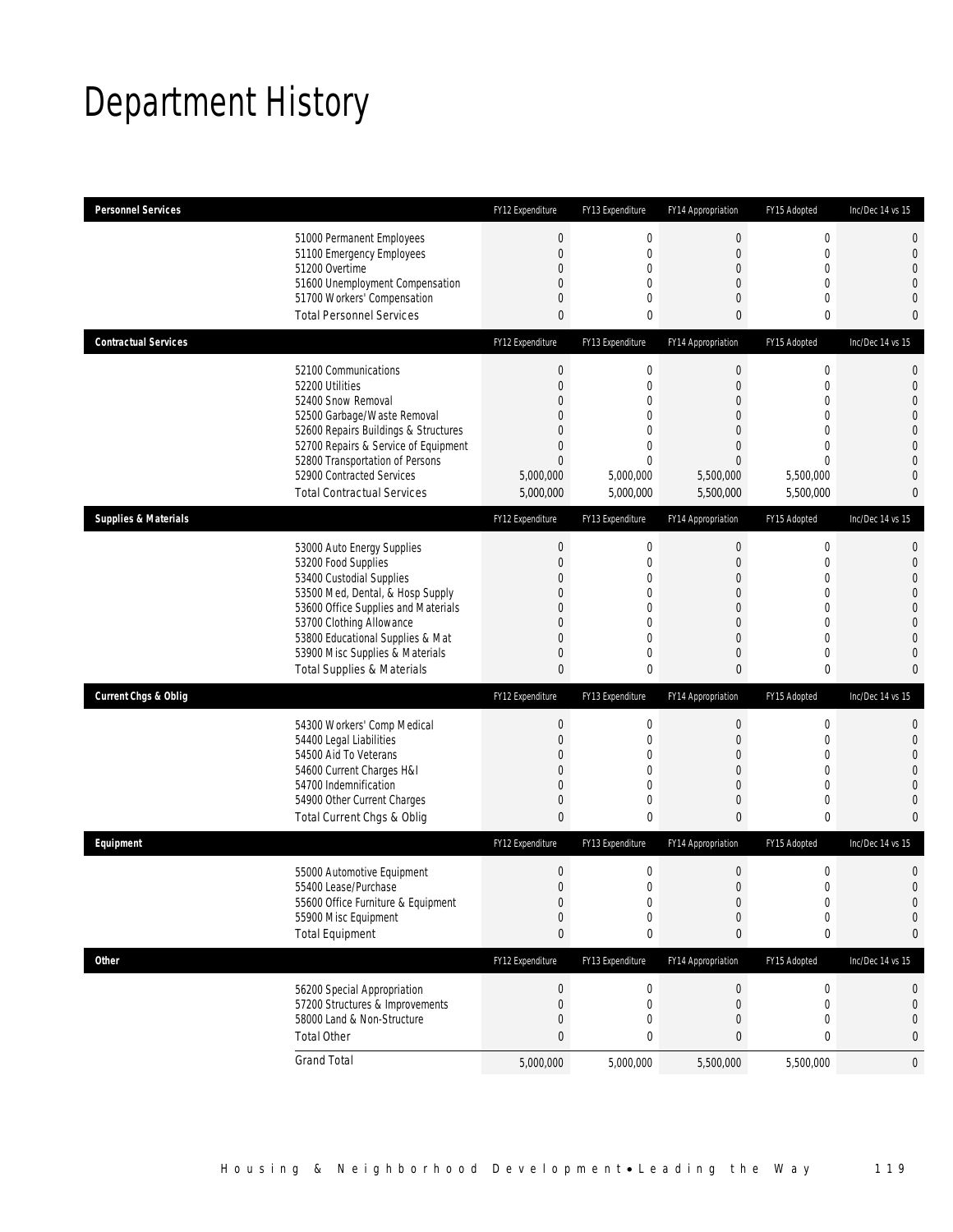# Program 1. Housing Production and Access

## *Organization 189200*

## *Program Description*

The mission of this program is to house Boston's workforce through new production of market rate housing, opening up access to the market for moderateand-middle income homebuyers and producing new affordable housing for lower-wage workers including new supportive housing for Boston's homeless. This program will use City-controlled resources including its regulatory powers, real estate assets and funding to leverage significant public and private investments to achieve its goals.

| υ         |           |           |
|-----------|-----------|-----------|
| 2,500,000 | 2,500,000 | 2,500,000 |
| 2,500,000 | 2,500,000 | 2,500,000 |
|           |           |           |
|           |           |           |

**Strategy:** To expand the supply of market rate housing, especially in areas of the City not adversely affected by foreclosures or declining values.

| <b>Performance Measures</b> | Actual '12    | Actual '13 | <b>Projected '14</b> | Target '15 |
|-----------------------------|---------------|------------|----------------------|------------|
| Market-rate units permitted | า ากา<br>Z,ZU | 2,400      | 2.918                | 2,500      |

**Strategy:** To help moderate to middle income homebuyers benefit from lower market prices by helping them overcome financing obstacles currently existing in the credit markets.

| <b>Performance Measures</b> | Actual '12 | Actual '13 | <b>Projected '14</b> | Target '15 |
|-----------------------------|------------|------------|----------------------|------------|
| Affordable units permitted  | 447        | 346        | רים                  | 500        |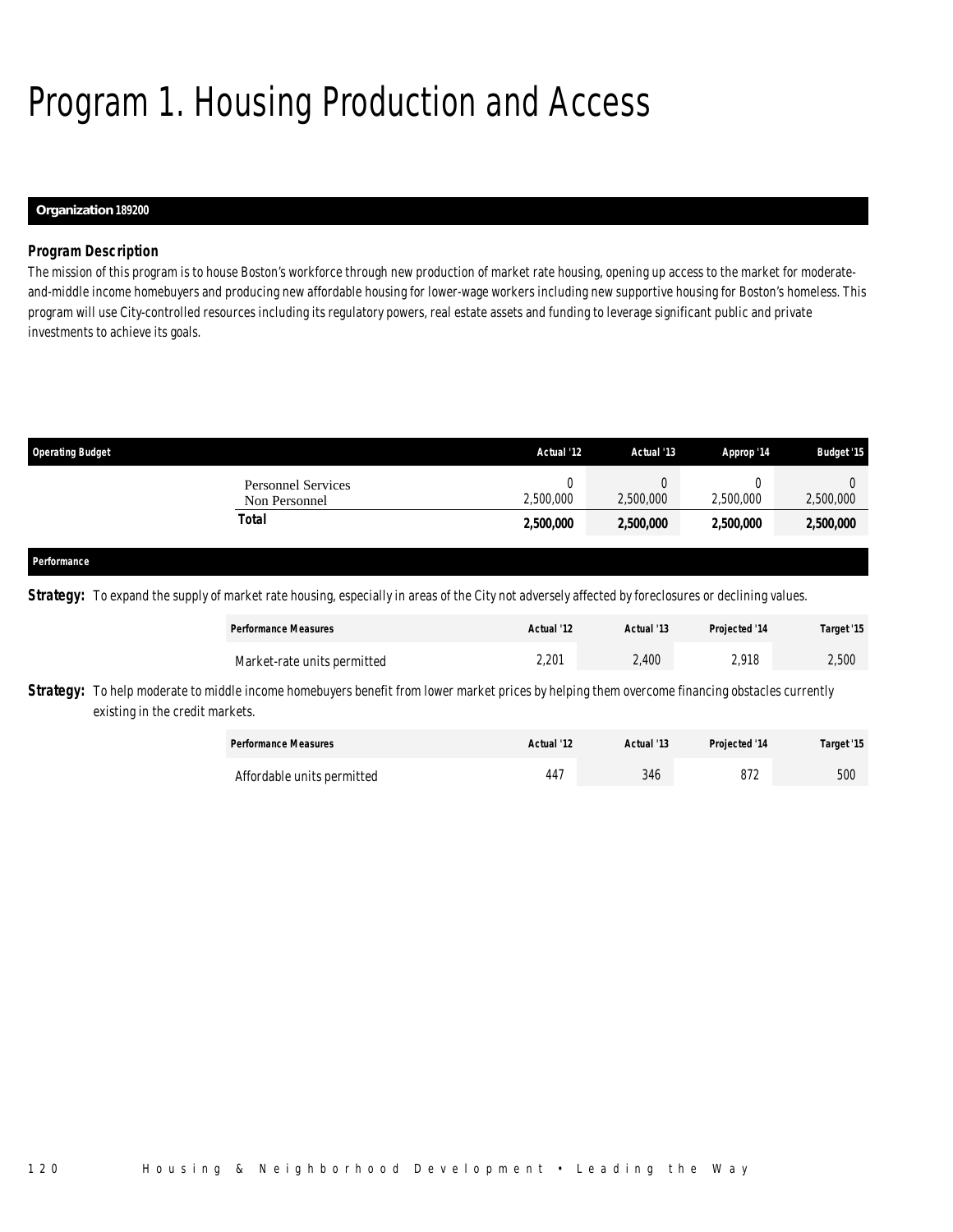# Program 2. Housing & Neighborhood Preservation

## *Organization 189300*

## *Program Description*

The mission of this program is 1) to preserve affordable housing that is at risk due to either expiring affordability protections or physical and financial distress, and 2) to preserve neighborhoods put at risk due to foreclosures, neglected bank-owned real estate and declining values. This mission will be achieved through a combination of initiatives that will preserve affordable rental housing, prevent foreclosures and mitigate the effects of those foreclosures that do occur and help existing homeowners reinvest in their homes.

| <b>Operating Budget</b>                    | Actual '12 | Actual '13       | Approp '14 | <b>Budget '15</b> |
|--------------------------------------------|------------|------------------|------------|-------------------|
| <b>Personnel Services</b><br>Non Personnel | 2,500,000  | 2,500,000        | 3,000,000  | 3,000,000         |
| Total                                      | 2,500,000  | <i>2,500,000</i> | 3,000,000  | 3,000,000         |
|                                            |            |                  |            |                   |

*Performance* 

### **Strategy:** To reduce home foreclosures through counseling of at-risk homeowners.

| <b>Performance Measures</b>                                                                                                                               | Actual '12 | Actual '13 | <b>Projected '14</b> | Target '15 |
|-----------------------------------------------------------------------------------------------------------------------------------------------------------|------------|------------|----------------------|------------|
| Homeowners assisted with foreclosure<br>prevention counseling<br>Homeowners assisted with foreclosure<br>prevention counseling who avoided<br>toreclosure | 703<br>495 | 458<br>503 | 356<br>391           | 350<br>400 |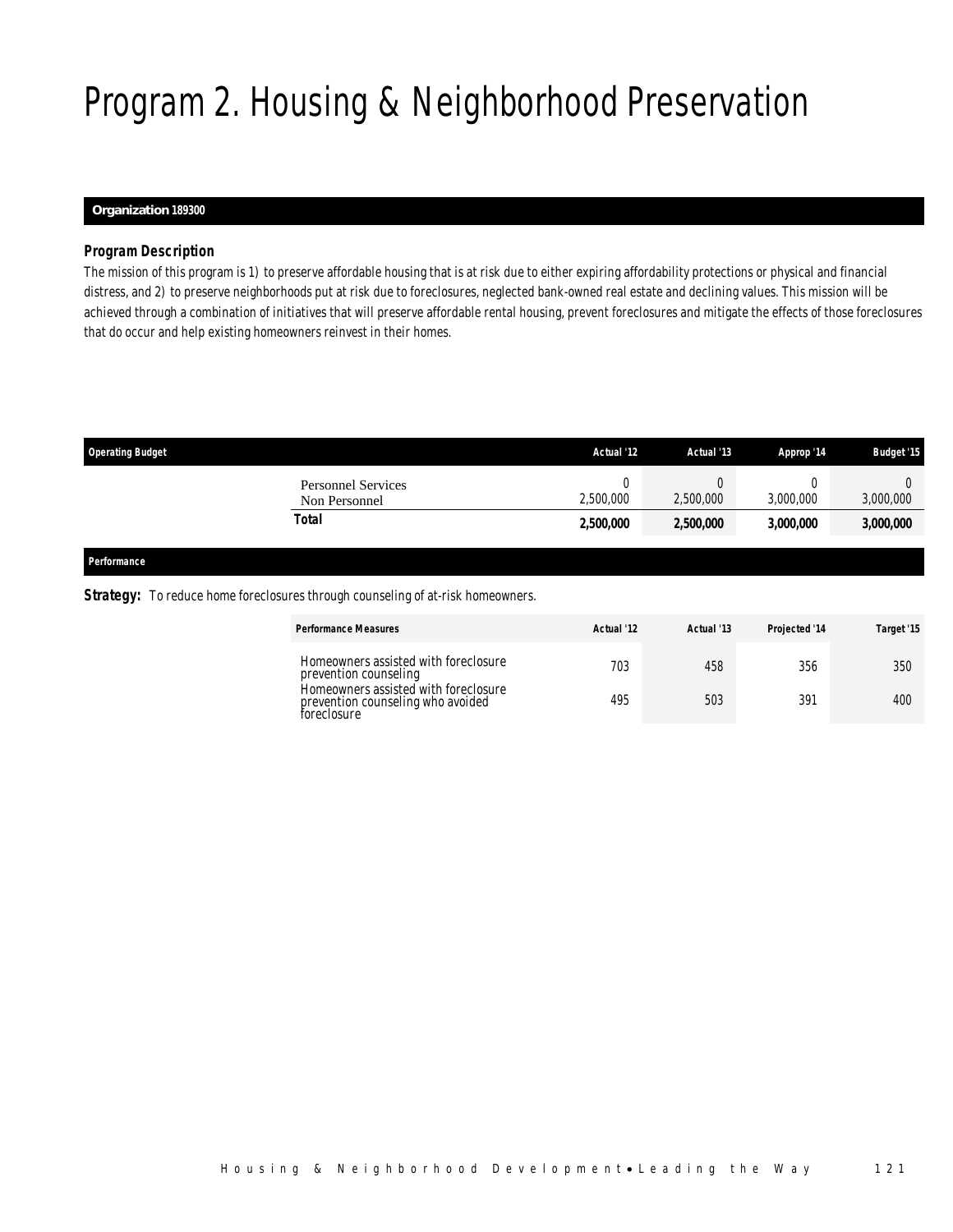122 Housing & Neighborhood De velopment • Leading the Way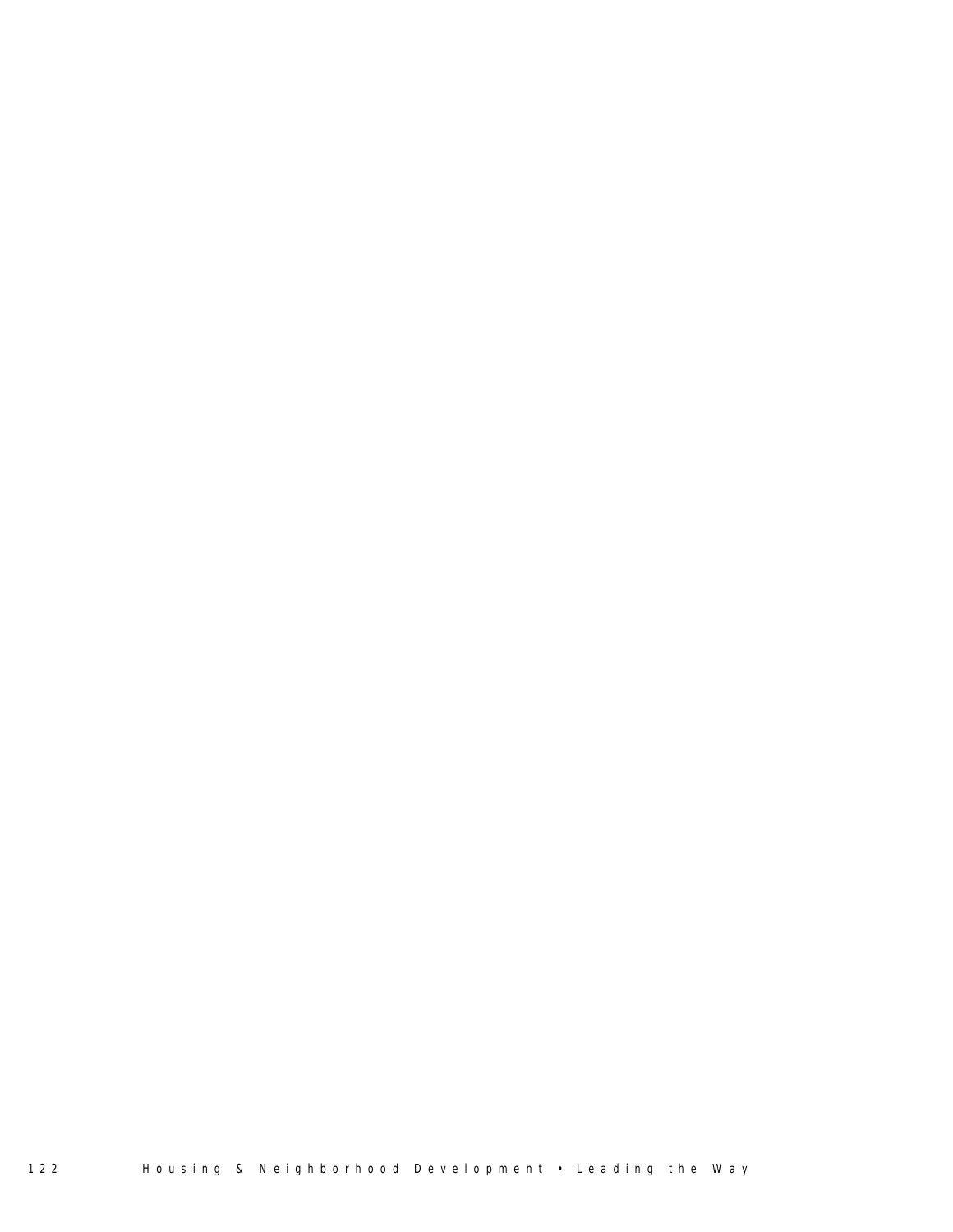# Neighborhood Development Operating Budget

*Sheila Dillon, Chief of Housing & Neighborhood Development , Appropriation 188* 

## *Department Mission*

The Cabinet is committed to making Boston the most livable city in the nation by working with its many communities to build strong neighborhoods through the strategic investment of public resources.

## *Selected Performance Strategies*

### *Real Estate Management & Sales*

- To dispose of tax-foreclosed and surplus property.
- To manage tax-foreclosed and surplus property.

## *Housing Development*

- To assist existing homeowners in retaining their homes and to encourage homeownership.
- To assist tenants and landlords to preserve their tenancies or secure alternative housing, including those at risk of homelessness.
- To provide shelter, support services, rental assistance, and housing counseling to homeless persons, persons with AIDS, and tenants at risk.

### *Business Services*

- To create jobs and help open new businesses.
- To enhance Boston Main Streets.
- To improve business assistance tools and services.
- To improve customer service for businesses.

| <b>Operating Budget</b>      | Program Name                                                                                                                                      | <b>Total Actual '12</b>                       | Total Actual '13                               | Total Approp '14                                | <b>Total Budget '15</b>                         |
|------------------------------|---------------------------------------------------------------------------------------------------------------------------------------------------|-----------------------------------------------|------------------------------------------------|-------------------------------------------------|-------------------------------------------------|
|                              | Administration<br>Real Estate Management & Sales<br><b>Housing Development</b><br><b>Business Services</b>                                        | 850,807<br>1,737,871<br>928,443<br>115,605    | 1,537,647<br>1,357,404<br>791,083<br>189,717   | 1,663,185<br>1,794,389<br>540,539<br>125,081    | 1,603,229<br>1,807,714<br>548,470<br>542,081    |
|                              | Total                                                                                                                                             | 3,632,726                                     | 3,875,851                                      | 4, 123, 194                                     | 4,501,494                                       |
| <b>External Funds Budget</b> | <b>Fund Name</b>                                                                                                                                  | <b>Total Actual</b><br>'12                    | Total Actual '13                               | Total Approp '14                                | <b>Total Budget '15</b>                         |
|                              | <b>Abandoned Property Rehab Grant</b><br>ARRA - CDBG                                                                                              | $\Omega$<br>1,424,429                         | 50,296<br>169,287                              | 0<br>0                                          | $\Omega$<br>$\Omega$                            |
|                              | ARRA - Homeless Prevention & Rapid Re-<br>Housing                                                                                                 | 1,638,306                                     | 261,786                                        | 0                                               | $\Omega$                                        |
|                              | <b>ARRA</b> - Neighborhood Stabilization Program<br><b>BRA/HODAG Program Income</b><br>Brownfields Economic Development Initiative<br><b>CDBG</b> | 5,019,122<br>0<br>48,256<br>19,540,584        | 2,130,178<br>$\left($<br>225,871<br>19,167,392 | 0<br>50,334<br>20,894,112                       | $\Omega$<br>1,750,000<br>50,334<br>22,114,797   |
|                              | Choice Neighborhood Implementation Grant<br>Community Challenge Planning Grant<br>Continuum of Care<br><b>Emergency Solutions Grant</b>           | $\left($<br>$\Omega$<br>21,549,863<br>897,148 | 2,661,794<br>47.151<br>22,237,904<br>1,750,271 | 9,941,590<br>615,100<br>21,689,907<br>1,188,404 | 6,378,100<br>858,000<br>23,883,539<br>1,367,603 |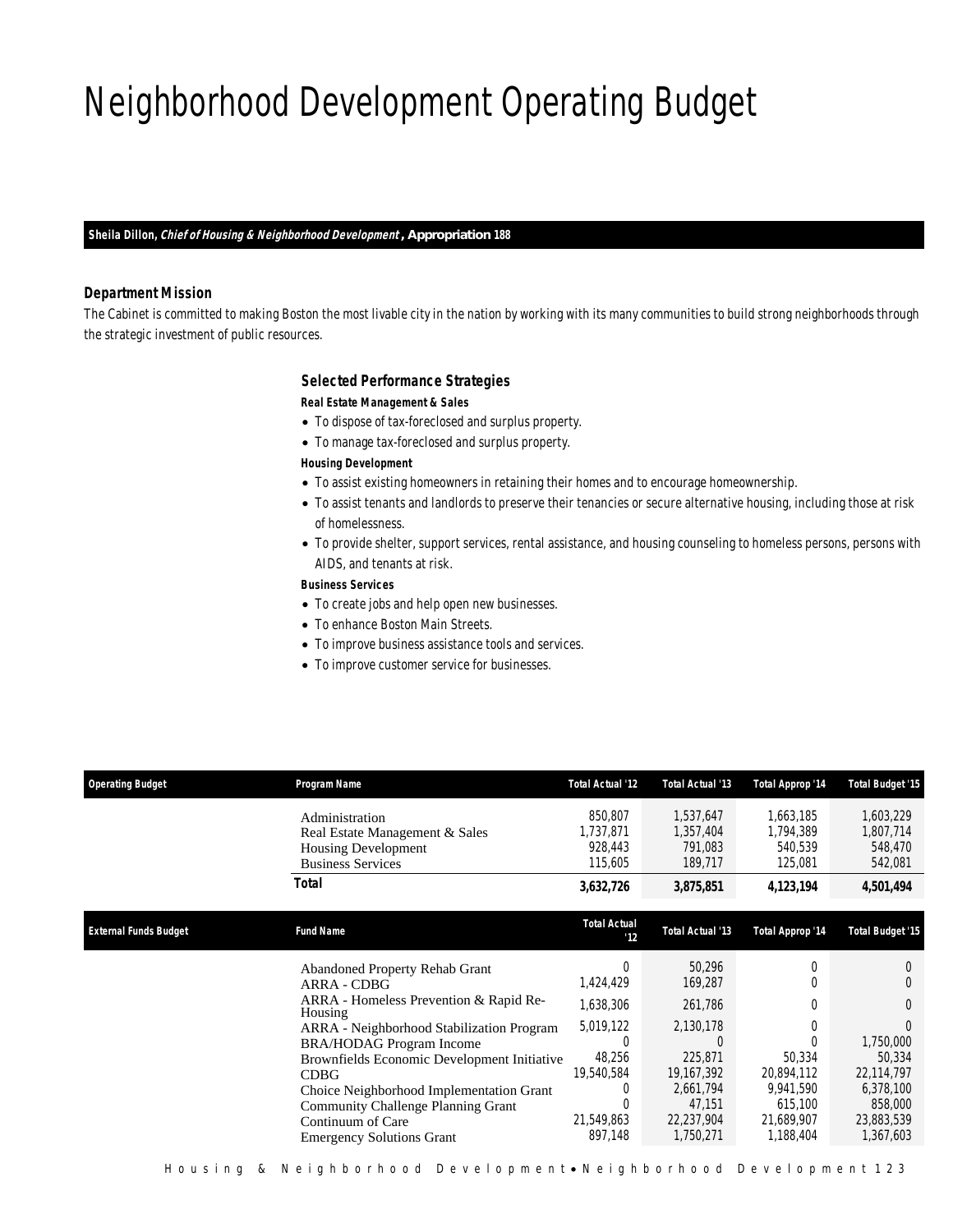| Total                                               | 71,608,352 | 64,421,665 | 67,990,418 | 70,381,326 |
|-----------------------------------------------------|------------|------------|------------|------------|
| Triple Decker Initiative                            |            | 0          | 675,000    | 225,000    |
| Section 108 (Unrestricted)                          |            |            | 244.250    | 306,750    |
| Section 108 (Emp Zone)                              | 535,887    | 150,000    |            |            |
| Section 108 (Boston Invests in Growth II)           | 5,624,382  | 3,239,910  | 5,000,000  | 5,000,000  |
| Regional Network Innovations to End<br>Homelessness | 182.239    | 57.242     | 0          | 0          |
| Regional Foreclosure Education Grant (COM)          | 28,085     | 129,331    | 0          | 0          |
| <b>OBD EDI EMP/Non EMP</b>                          | 967.955    | 638.614    |            |            |
| Neighborhood Stabilization Program (State)          | 606,072    | 2,222,315  |            |            |
| Neighborhood Stabilization Program (Federal)        | 388,444    | 217.659    |            |            |
| Neighborhood Development Fund                       | 230,157    | 939.613    |            |            |
| Lead Paint Abatement                                | 1.254.458  | 1,709,862  | 977.693    | 1,037,325  |
| <b>HOPWA</b>                                        | 1.743.700  | 1.894.116  | 1,784,906  | 2,245,539  |
| HomeCorp                                            |            | 16.054     | 375,000    | 40,000     |
| <b>HOME</b>                                         | 9,204,982  | 4,265,810  | 4,429,122  | 5,124,339  |
| Green Affordable Housing                            | 477.920    |            |            |            |
| EPA/Brownfields                                     | 246,363    | 239,209    | 125,000    |            |

| <b>Operating Budget</b>                    | Actual '12             | Actual '13            | Approp '14            | <b>Budget '15</b>      |
|--------------------------------------------|------------------------|-----------------------|-----------------------|------------------------|
| <b>Personnel Services</b><br>Non Personnel | 2.352.577<br>1.280.149 | 2,760,301<br>.115.550 | 2.906.768<br>.216.426 | 2,830,397<br>1,671,097 |
| Total                                      | 3,632,726              | 3,875,851             | 4,123,194             | 4,501,494              |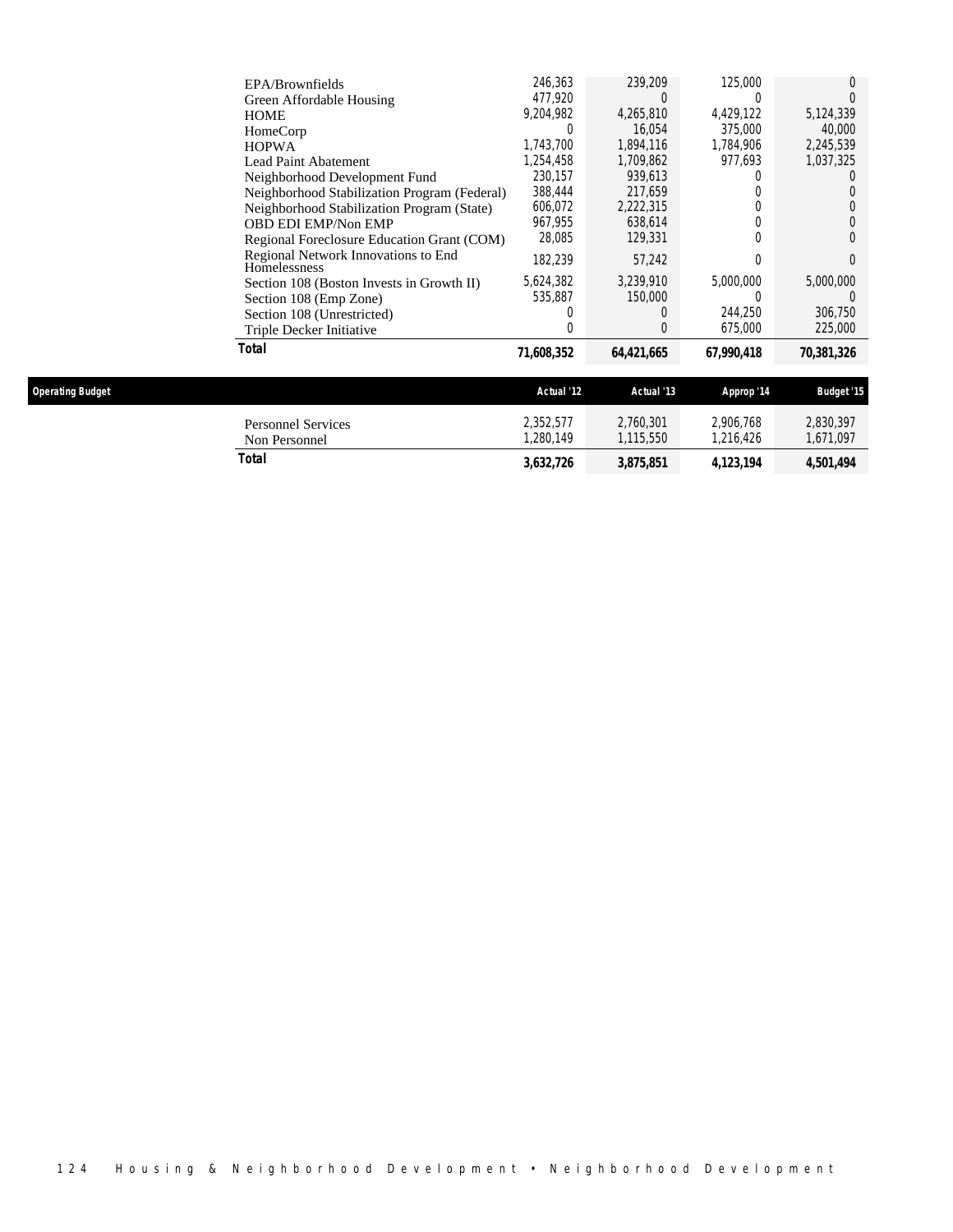# Neighborhood Development Operating Budget



## *Authorizing Statutes*

- Enabling Legislation, 1961 Mass. Acts ch. 642, §§ 1-3.
- Sale of Certain Surplus Property, 1982 Mass. Acts ch. 190, § 24; 1986 Mass. Acts ch. 701, § 4.
- Design Services, M.G.L.A. c. 7, § 38A 1/2.
- Public Works Construction, M.G.L.A. c. 30, § 39M.
- Building Construction, M.G.L.A. c. 149, §§ 44A-44J.
- Municipal Participation in Condominiums, M.G.L.A. c. 183A, § 20.
- Boston Urban Homestead Program, CBC Ord. §§ 8-2.1-8-2.8.
- Code Enforcement, M.G.L.A. c.40, § 21d; M.G.L.A. c. 270, § 16.
- Transfers of Property to Boston Redevelopment Authority, CBC St. 11 §§ 251, 255.
- Committee on Foreclosed Real Estate; Powers, CBC Ord. §§ 11-7.1-11-7.2; CBC St. 11 §§ 251, 255.
- 1994 Mass. Acts ch. 282; CBC Ord. § 10-2.1.

## *Description of Services*

The Department provides services and assistance through a wide variety of programs that are designed to improve the current housing stock of existing homeowners, promote homeownership, develop and preserve affordable housing, foster economically viable neighborhood business districts, and dispose of City-owned tax foreclosed and surplus property in a responsible manner.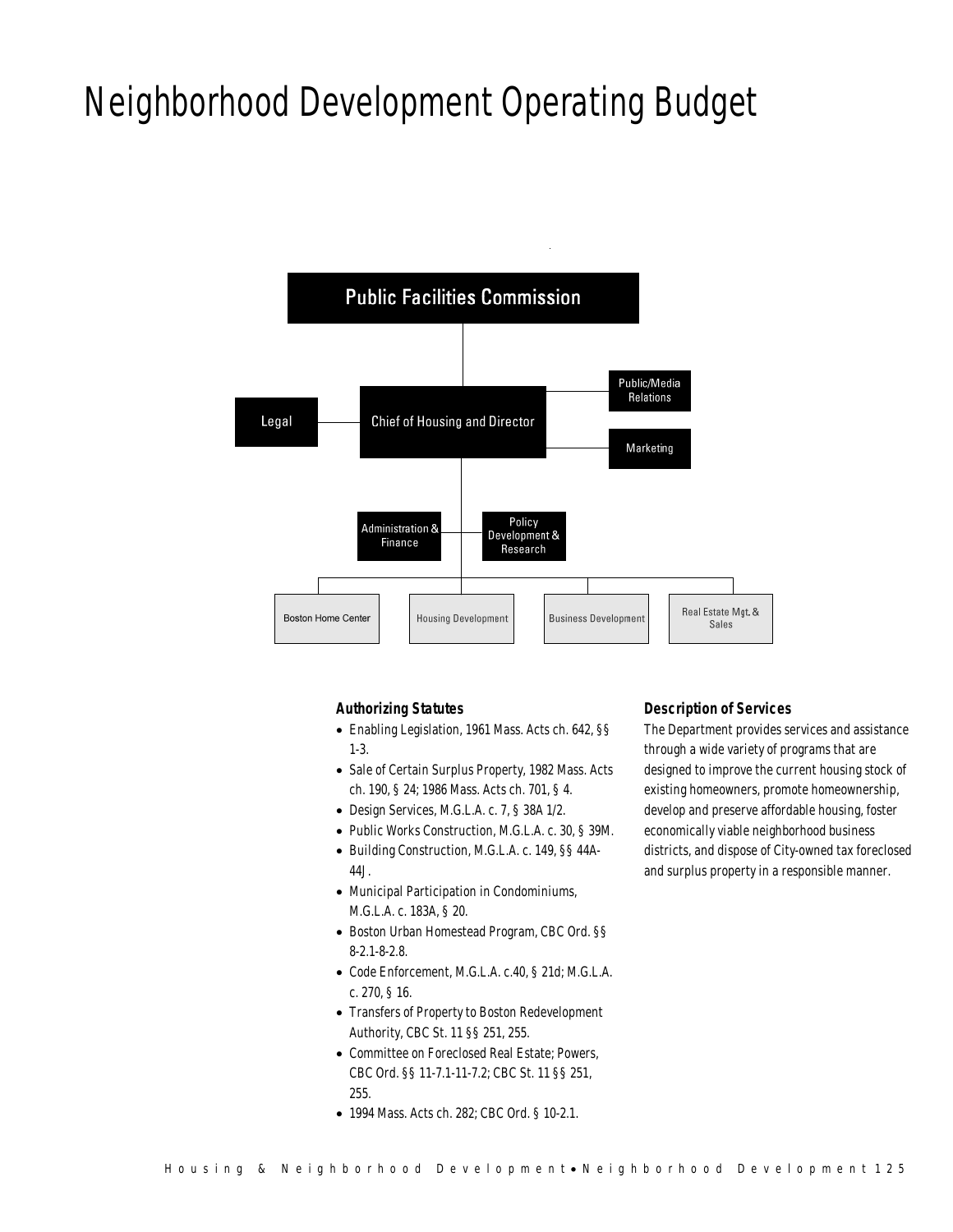# Department History

| <b>Personnel Services</b>       |                                                                                                                                                                                                                                                                                                      | FY12 Expenditure                                                                            | FY13 Expenditure                                                                                           | FY14 Appropriation                                                                          | FY15 Adopted                                                                                  | Inc/Dec 14 vs 15                                                                                           |
|---------------------------------|------------------------------------------------------------------------------------------------------------------------------------------------------------------------------------------------------------------------------------------------------------------------------------------------------|---------------------------------------------------------------------------------------------|------------------------------------------------------------------------------------------------------------|---------------------------------------------------------------------------------------------|-----------------------------------------------------------------------------------------------|------------------------------------------------------------------------------------------------------------|
|                                 | 51000 Permanent Employees<br>51100 Emergency Employees<br>51200 Overtime<br>51600 Unemployment Compensation<br>51700 Workers' Compensation<br><b>Total Personnel Services</b>                                                                                                                        | 2,334,034<br>11<br>$\mathbf{0}$<br>18,532<br>$\overline{0}$<br>2,352,577                    | 2,748,144<br>$\mathbf 0$<br>$\mathbf{0}$<br>10,012<br>2,145<br>2,760,301                                   | 2,893,269<br>0<br>$\mathbf{0}$<br>11,000<br>2,499<br>2,906,768                              | 2,816,898<br>0<br>0<br>11,000<br>2,499<br>2,830,397                                           | $-76,371$<br>$\overline{0}$<br>$\overline{0}$<br>$\mathbf 0$<br>$\Omega$<br>$-76,371$                      |
| <b>Contractual Services</b>     |                                                                                                                                                                                                                                                                                                      | FY12 Expenditure                                                                            | FY13 Expenditure                                                                                           | FY14 Appropriation                                                                          | FY15 Adopted                                                                                  | Inc/Dec 14 vs 15                                                                                           |
|                                 | 52100 Communications<br>52200 Utilities<br>52400 Snow Removal<br>52500 Garbage/Waste Removal<br>52600 Repairs Buildings & Structures<br>52700 Repairs & Service of Equipment<br>52800 Transportation of Persons<br>52900 Contracted Services<br><b>Total Contractual Services</b>                    | 89,289<br>98,680<br>11,684<br>8,606<br>89,827<br>29,592<br>5,030<br>575,513<br>908,221      | 105,625<br>64,881<br>48,161<br>6,856<br>133,450<br>16,042<br>6,446<br>567,456<br>948,917                   | 70,231<br>109,413<br>45,000<br>16,250<br>205,022<br>31,150<br>7,851<br>604,332<br>1,089,249 | 56,500<br>103,944<br>45,000<br>10,050<br>202,522<br>27,150<br>7,187<br>1,048,622<br>1,500,975 | $-13,731$<br>$-5,469$<br>$\mathbf{0}$<br>$-6,200$<br>$-2,500$<br>$-4,000$<br>$-664$<br>444,290<br>411,726  |
| <b>Supplies &amp; Materials</b> |                                                                                                                                                                                                                                                                                                      | FY12 Expenditure                                                                            | FY13 Expenditure                                                                                           | FY14 Appropriation                                                                          | FY15 Adopted                                                                                  | Inc/Dec 14 vs 15                                                                                           |
|                                 | 53000 Auto Energy Supplies<br>53200 Food Supplies<br>53400 Custodial Supplies<br>53500 Med, Dental, & Hosp Supply<br>53600 Office Supplies and Materials<br>53700 Clothing Allowance<br>53800 Educational Supplies & Mat<br>53900 Misc Supplies & Materials<br><b>Total Supplies &amp; Materials</b> | 3,553<br>4,850<br>0<br>$\boldsymbol{0}$<br>16,564<br>0<br>$\overline{0}$<br>4,384<br>29,351 | 1,988<br>8,050<br>$\mathbf 0$<br>$\mathbf{0}$<br>25,670<br>$\mathbf 0$<br>$\mathbf{0}$<br>14,762<br>50,470 | 2,368<br>6,685<br>0<br>$\mathbf{0}$<br>26,850<br>0<br>$\mathbf{0}$<br>11,625<br>47,528      | 2,368<br>6,685<br>0<br>0<br>26,800<br>0<br>0<br>13,625<br>49,478                              | 0<br>$\theta$<br>$\theta$<br>$\overline{0}$<br>$-50$<br>$\overline{0}$<br>$\overline{0}$<br>2,000<br>1,950 |
| <b>Current Chgs &amp; Oblig</b> |                                                                                                                                                                                                                                                                                                      | FY12 Expenditure                                                                            | FY13 Expenditure                                                                                           | FY14 Appropriation                                                                          | FY15 Adopted                                                                                  | Inc/Dec 14 vs 15                                                                                           |
|                                 | 54300 Workers' Comp Medical<br>54400 Legal Liabilities<br>54500 Aid To Veterans<br>54600 Current Charges H&I<br>54700 Indemnification<br>54900 Other Current Charges<br>Total Current Chgs & Oblig                                                                                                   | 358<br>6,217<br>0<br>$\overline{0}$<br>$\Omega$<br>334,829<br>341,404                       | 2,619<br>472<br>$\mathbf 0$<br>$\mathbf 0$<br>$\theta$<br>110,806<br>113,897                               | 900<br>6,854<br>0<br>$\overline{0}$<br>$\Omega$<br>45,525<br>53,279                         | 900<br>4,000<br>0<br>0<br>$\Omega$<br>106,875<br>111,775                                      | $\Omega$<br>$-2,854$<br>$\mathbf{0}$<br>$\overline{0}$<br>$\Omega$<br>61,350<br>58,496                     |
| Equipment                       |                                                                                                                                                                                                                                                                                                      | FY12 Expenditure                                                                            | FY13 Expenditure                                                                                           | FY14 Appropriation                                                                          | FY15 Adopted                                                                                  | Inc/Dec 14 vs 15                                                                                           |
|                                 | 55000 Automotive Equipment<br>55400 Lease/Purchase<br>55600 Office Furniture & Equipment<br>55900 Misc Equipment<br><b>Total Equipment</b>                                                                                                                                                           | $\boldsymbol{0}$<br>$\boldsymbol{0}$<br>$\boldsymbol{0}$<br>1,173<br>1,173                  | $\mathbf 0$<br>$\mathbf 0$<br>$\boldsymbol{0}$<br>2,266<br>2,266                                           | $\boldsymbol{0}$<br>8,620<br>$\boldsymbol{0}$<br>17,750<br>26,370                           | 0<br>7,869<br>0<br>1,000<br>8,869                                                             | $\mathbf 0$<br>$-751$<br>$\mathbf 0$<br>$-16,750$<br>$-17,501$                                             |
| <b>Other</b>                    |                                                                                                                                                                                                                                                                                                      | FY12 Expenditure                                                                            | FY13 Expenditure                                                                                           | FY14 Appropriation                                                                          | FY15 Adopted                                                                                  | Inc/Dec 14 vs 15                                                                                           |
|                                 | 56200 Special Appropriation<br>57200 Structures & Improvements<br>58000 Land & Non-Structure<br><b>Total Other</b>                                                                                                                                                                                   | 0<br>$\boldsymbol{0}$<br>0<br>0                                                             | $\boldsymbol{0}$<br>$\mathbf 0$<br>$\mathbf 0$<br>0                                                        | 0<br>0<br>0<br>$\bf 0$                                                                      | 0<br>$\boldsymbol{0}$<br>0<br>0                                                               | $\theta$<br>$\mathbf 0$<br>$\mathbf 0$<br>0                                                                |
|                                 | <b>Grand Total</b>                                                                                                                                                                                                                                                                                   | 3,632,726                                                                                   | 3,875,851                                                                                                  | 4,123,194                                                                                   | 4,501,494                                                                                     | 378,300                                                                                                    |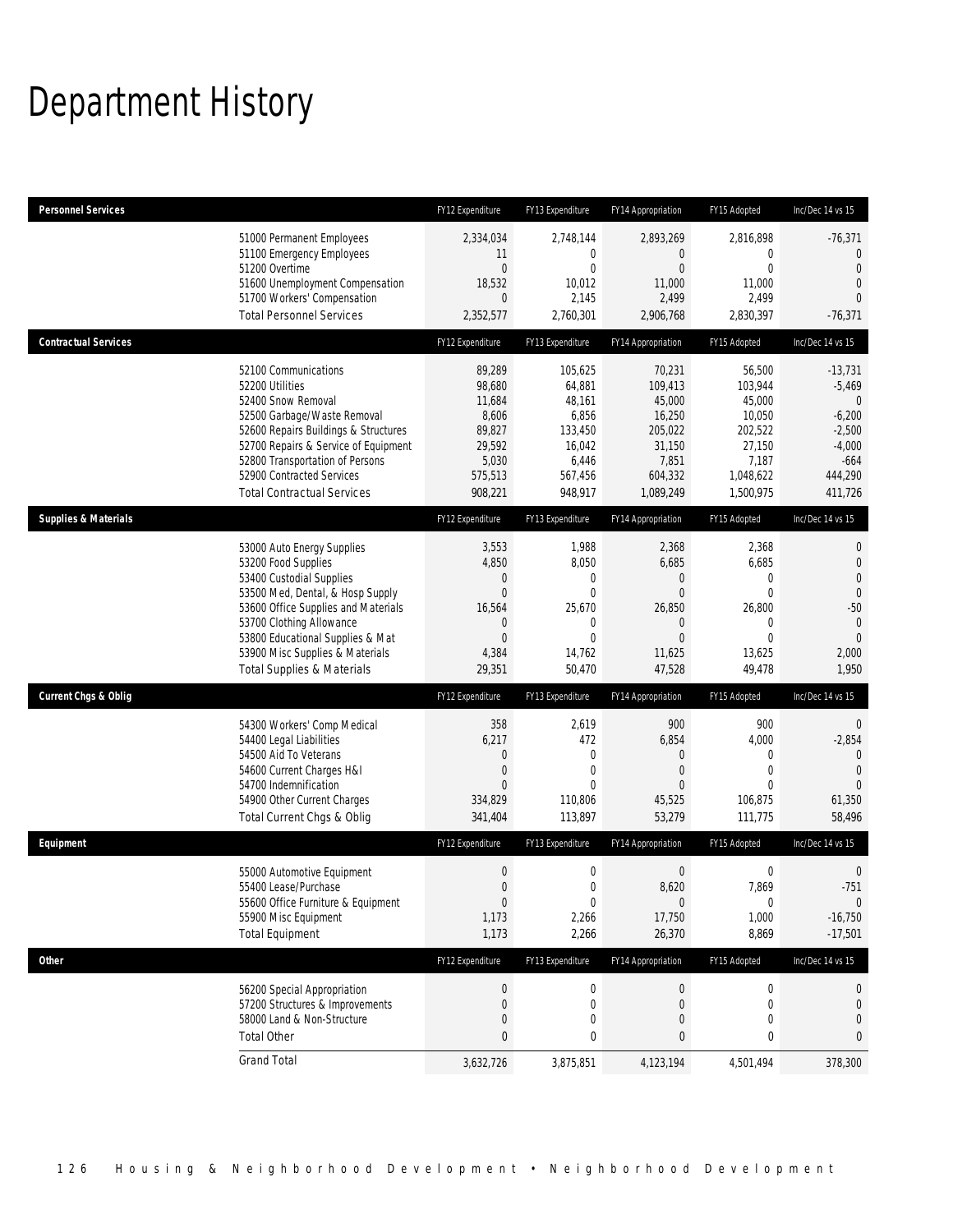# Department Personnel

I

| Title                             | Union<br>Code   | Grade     | Position | FY15 Salary | Title                            | Union<br>Code   | Grade | Position | FY15 Salary |
|-----------------------------------|-----------------|-----------|----------|-------------|----------------------------------|-----------------|-------|----------|-------------|
|                                   |                 |           |          |             |                                  |                 |       |          |             |
| Accountant                        | SU <sub>2</sub> | 21        | 0.25     | 16,405      | Innovation & Systems Manager     | SU <sub>2</sub> | 24    | 0.02     | 1,827       |
| <b>Accounting Manager</b>         | SU <sub>2</sub> | 22        | 0.25     | 19,549      | Legal Secretary                  | EXM             | 18    | 0.25     | 12,643      |
| Admin Assistant                   | <b>EXM</b>      | 19        | 0.72     | 37,737      | Loan Monitor                     | SU <sub>2</sub> | 19    | 0.50     | 30,969      |
| Admin Services Manager            | SU <sub>2</sub> | 21        | 0.25     | 18,087      | Manager of Research & Dev        | SU <sub>2</sub> | 23    | 0.25     | 21,131      |
| Architect                         | SU <sub>2</sub> | 21        | 0.03     | 2,060       | Neighborhood Business Manager    | SU <sub>2</sub> | 22    | 0.08     | 5,779       |
| Asset Manager                     | SU <sub>2</sub> | 21        | 0.25     | 18,087      | Network Administrator            | SU <sub>2</sub> | 22    | 0.25     | 19,050      |
| <b>Assistant Director</b>         | <b>EXM</b>      | 26        | 0.60     | 56,353      | <b>Operations Manager</b>        | EXM             | 25    | 1.02     | 87,748      |
| <b>Assoc Deputy Director</b>      | <b>EXM</b>      | 28        | 0.25     | 27,702      | <b>Operations Specialist</b>     | SU <sub>2</sub> | 26    | 0.02     | 2,136       |
| Asst Dir for Compliance-Loans     | <b>EXM</b>      | 26        | 0.25     | 23,680      | Policy Advisor                   | EXM             | 28    | 0.25     | 27,702      |
| <b>Asst Director</b>              | <b>EXM</b>      | 26        | 0.68     | 60,691      | Procurement Officer              | SU <sub>2</sub> | 20    | 0.25     | 16,735      |
| <b>Board Member Appeals</b>       | EX <sub>0</sub> | <b>NG</b> | 3.00     | 2,346       | Prog Asst                        | SU <sub>2</sub> | 19    | 1.86     | 112,372     |
| <b>Budget Manager</b>             | SU <sub>2</sub> | 22        | 0.25     | 19,549      | Program Assistant (MultiLingual) | SU <sub>2</sub> | 20    | 0.20     | 10,381      |
| Clearinghouse & Inventory Manager | SU <sub>2</sub> | 22        | 1.00     | 78,197      | Project Manager                  | SU <sub>2</sub> | 21    | 4.42     | 314,952     |
| Communication Spec                | <b>EXM</b>      | 22        | 0.25     | 17,303      | Property Mgmt                    | SU <sub>2</sub> | 22    | 4.00     | 305,325     |
| Compliance Monitor                | SU <sub>2</sub> | 20        | 0.10     | 6,694       | Records Manager                  | SU <sub>2</sub> | 21    | 0.25     | 18,087      |
| Compliance Officer                | SU <sub>2</sub> | 21        | 0.10     | 7,235       | Secretary                        | SU <sub>2</sub> | 17    | 0.75     | 32,489      |
| <b>Computer Specialist</b>        | SU <sub>2</sub> | 20        | 0.50     | 33,469      | Senior Account Specialist        | SU <sub>2</sub> | 21    | 0.25     | 18,087      |
| <b>Construction Manager</b>       | SU <sub>2</sub> | 23        | 0.20     | 14,328      | Senior Asset Manager             | SU <sub>2</sub> | 24    | 0.25     | 22,842      |
| Controller                        | <b>EXM</b>      | 27        | 0.25     | 25,612      | Senior Programmer                | SU <sub>2</sub> | 23    | 0.25     | 21,131      |
| <b>Contruction Specialist I</b>   | SU <sub>2</sub> | 20        | 1.22     | 80,555      | <b>Spec Asst</b>                 | EXM             | 25    | 0.25     | 21,893      |
| Deputy Director                   | <b>EXM</b>      | 27        | 0.50     | 51,225      | Special Assistant                | EXM             | 22    | 0.25     | 17,303      |
| Deputy Director                   | EXM             | 29        | 2.10     | 227,320     | Sr Adm Services Clerk (DND)      | SU <sub>2</sub> | 18    | 0.25     | 14,328      |
| Design Services Manager           | SU <sub>2</sub> | 24        | 0.02     | 1,827       | Sr Budget Manager                | SU <sub>2</sub> | 24    | 0.25     | 22,842      |
| Digital Cartographer              | SU <sub>2</sub> | 22        | 0.25     | 19,549      | Sr Business Manager              | SU <sub>2</sub> | 23    | 0.02     | 1,690       |
| Dir of Legal Unit                 | <b>EXM</b>      | 28        | 0.25     | 27,702      | Sr Communications Spec           | EXM             | 24    | 0.25     | 20,242      |
| Dir of Operations                 | EXM             | 29        | 1.00     | 109,410     | Sr Compliance Officer            | SU <sub>2</sub> | 22    | 0.10     | 7,820       |
| <b>Director</b>                   | CDH             | <b>NG</b> | 1.00     | 139,459     | Sr Housing Develop Officer       | SU <sub>2</sub> | 24    | 0.15     | 13,705      |
| Dir-Marketing                     | <b>EXM</b>      | 28        | 0.25     | 27,702      | Sr Neigh Business Mgr (DND)      | SU <sub>2</sub> | 24    | 0.02     | 1,827       |
| Dir-Public/Media Relations        | EXM             | 28        | 1.00     | 91,077      | Sr Program Manager               | SU <sub>2</sub> | 23    | 0.42     | 31,376      |
| Finance Manager                   | SU <sub>2</sub> | 22        | 0.25     | 19,549      | Sr Project Manager               | SU <sub>2</sub> | 23    | 3.22     | 267,694     |
| <b>Financial Analyst</b>          | SU <sub>2</sub> | 19        | 0.25     | 15,485      | Sr Project Manager               | SU <sub>2</sub> | 24    | 0.50     | 44,202      |
| Housing Development Officer       | SU <sub>2</sub> | 22        | 0.60     | 46,918      | Sr Research & Devel Anylst       | SU <sub>2</sub> | 22    | 0.25     | 17,568      |
|                                   |                 |           |          |             | Sr Staff Attorney (DND)          | <b>EXM</b>      | 26    | 0.25     | 20,852      |
|                                   |                 |           |          |             | <b>Total</b>                     |                 |       | 39       | 2,927,593   |

## *Adjustments*

| <b>FY15 Total Request</b>    | 2,816,898  |
|------------------------------|------------|
| <b>Salary Savings</b>        | $-125.245$ |
| Chargebacks                  |            |
| Other                        | 14.550     |
| <b>Differential Payments</b> |            |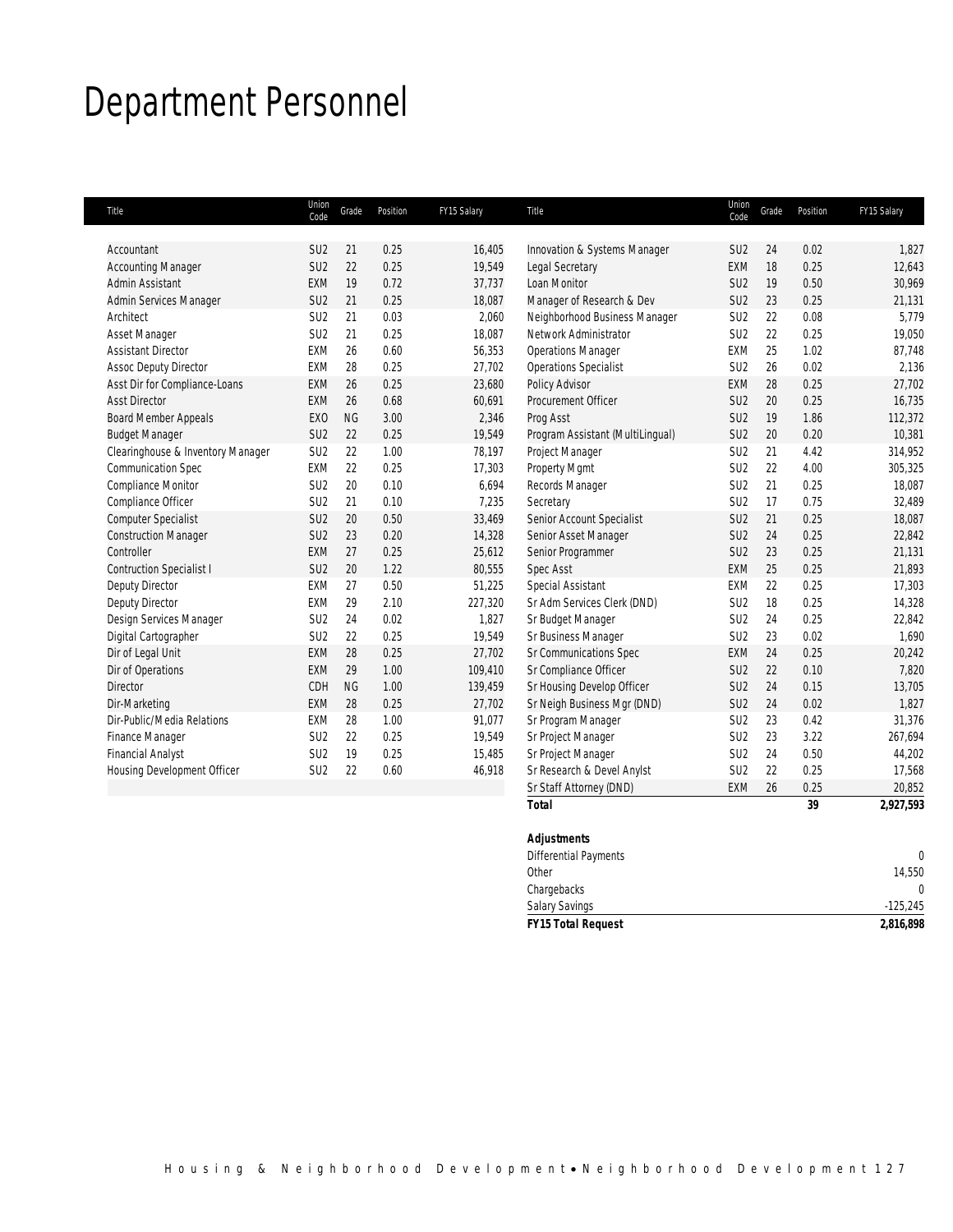# External Funds History

| <b>Personnel Services</b>       |                                                                                                                                                                                                                                                                                                            | FY12 Expenditure                                                                                                                              | FY13 Expenditure                                                                                                                                 | FY14 Appropriation                                                                                                                                    | FY15 Adopted                                                                                                                                     | Inc/Dec 14 vs 15                                                                                                                           |
|---------------------------------|------------------------------------------------------------------------------------------------------------------------------------------------------------------------------------------------------------------------------------------------------------------------------------------------------------|-----------------------------------------------------------------------------------------------------------------------------------------------|--------------------------------------------------------------------------------------------------------------------------------------------------|-------------------------------------------------------------------------------------------------------------------------------------------------------|--------------------------------------------------------------------------------------------------------------------------------------------------|--------------------------------------------------------------------------------------------------------------------------------------------|
|                                 | 51000 Permanent Employees<br>51100 Emergency Employees<br>51200 Overtime<br>51300 Part Time Employees<br>51400 Health Insurance<br>51500 Pension & Annunity<br>51600 Unemployment Compensation<br>51700 Workers' Compensation<br>51800 Indirect Costs<br>51900 Medicare<br><b>Total Personnel Services</b> | 9,951,177<br>$\theta$<br>$\boldsymbol{0}$<br>$\overline{0}$<br>1,402,654<br>875,976<br>0<br>$\overline{0}$<br>60,524<br>111,479<br>12,401,810 | 8,439,575<br>$\mathbf 0$<br>$\mathbf{0}$<br>$\theta$<br>1.156.649<br>708,346<br>$\mathbf 0$<br>$\overline{0}$<br>23,138<br>102.859<br>10,430,567 | 8,922,649<br>$\theta$<br>$\boldsymbol{0}$<br>$\overline{0}$<br>1,220,005<br>774,198<br>0<br>$\boldsymbol{0}$<br>$\mathbf{0}$<br>128.656<br>11,045,508 | 9,156,046<br>$\mathbf 0$<br>$\mathbf{0}$<br>$\Omega$<br>1.251.659<br>819,267<br>$\mathbf 0$<br>$\mathbf{0}$<br>$\Omega$<br>131.995<br>11,358,967 | 233,397<br>$\mathbf{0}$<br>$\overline{0}$<br>$\Omega$<br>31,654<br>45,069<br>$\mathbf 0$<br>$\overline{0}$<br>$\Omega$<br>3,339<br>313,459 |
| <b>Contractual Services</b>     |                                                                                                                                                                                                                                                                                                            | FY12 Expenditure                                                                                                                              | FY13 Expenditure                                                                                                                                 | FY14 Appropriation                                                                                                                                    | FY15 Adopted                                                                                                                                     | Inc/Dec 14 vs 15                                                                                                                           |
|                                 | 52100 Communications<br>52200 Utilities<br>52400 Snow Removal<br>52500 Garbage/Waste Removal<br>52600 Repairs Buildings & Structures<br>52700 Repairs & Service of Equipment<br>52800 Transportation of Persons<br>52900 Contracted Services<br><b>Total Contractual Services</b>                          | 59,791<br>57,648<br>3,000<br>70<br>38,857<br>20,315<br>27,126<br>58,737,684<br>58,944,491                                                     | 46,424<br>134,404<br>1,816<br>4,307<br>60,798<br>14,968<br>31,436<br>53,537,922<br>53,832,075                                                    | 82,852<br>124,700<br>$\mathbf{0}$<br>5,080<br>239,107<br>39,300<br>66,591<br>56,114,176<br>56,671,806                                                 | 56,900<br>124,700<br>$\mathbf{0}$<br>5,080<br>239,107<br>24,300<br>68,375<br>58,081,491<br>58,599,953                                            | $-25,952$<br>$\overline{0}$<br>$\mathbf{0}$<br>$\mathbf{0}$<br>$\overline{0}$<br>$-15,000$<br>1,784<br>1,967,315<br>1,928,147              |
| <b>Supplies &amp; Materials</b> |                                                                                                                                                                                                                                                                                                            | FY12 Expenditure                                                                                                                              | FY13 Expenditure                                                                                                                                 | FY14 Appropriation                                                                                                                                    | FY15 Adopted                                                                                                                                     | Inc/Dec 14 vs 15                                                                                                                           |
|                                 | 53000 Auto Energy Supplies<br>53200 Food Supplies<br>53400 Custodial Supplies<br>53500 Med, Dental, & Hosp Supply<br>53600 Office Supplies and Materials<br>53700 Clothing Allowance<br>53800 Educational Supplies & Mat<br>53900 Misc Supplies & Materials<br><b>Total Supplies &amp; Materials</b>       | 2,786<br>$\mathbf 0$<br>667<br>$\mathbf{0}$<br>80,652<br>$\mathbf{0}$<br>$\overline{0}$<br>19,880<br>103,985                                  | 1,483<br>$\mathbf 0$<br>465<br>$\mathbf{0}$<br>68,247<br>$\mathbf 0$<br>$\mathbf{0}$<br>9,959<br>80,154                                          | 6,440<br>$\overline{0}$<br>1,250<br>$\mathbf 0$<br>94,300<br>$\mathbf 0$<br>$\overline{0}$<br>13,480<br>115,470                                       | 4,440<br>$\mathbf 0$<br>1,250<br>$\mathbf 0$<br>84,300<br>$\mathbf 0$<br>$\Omega$<br>12,760<br>102,750                                           | $-2,000$<br>$\mathbf 0$<br>$\mathbf{0}$<br>$\mathbf{0}$<br>$-10,000$<br>$\overline{0}$<br>$\Omega$<br>$-720$<br>$-12,720$                  |
| <b>Current Chgs &amp; Oblig</b> |                                                                                                                                                                                                                                                                                                            | FY12 Expenditure                                                                                                                              | FY13 Expenditure                                                                                                                                 | FY14 Appropriation                                                                                                                                    | FY15 Adopted                                                                                                                                     | Inc/Dec 14 vs 15                                                                                                                           |
|                                 | 54300 Workers' Comp Medical<br>54400 Legal Liabilities<br>54600 Current Charges H&I<br>54700 Indemnification<br>54900 Other Current Charges<br>Total Current Chgs & Oblig                                                                                                                                  | $\boldsymbol{0}$<br>$\overline{0}$<br>$\overline{0}$<br>$\overline{0}$<br>92,595<br>92,595                                                    | $\boldsymbol{0}$<br>$\mathbf 0$<br>$\mathbf{0}$<br>$\mathbf{0}$<br>63,477<br>63,477                                                              | 5,000<br>$\mathbf 0$<br>$\mathbf 0$<br>$\mathbf{0}$<br>101,784<br>106,784                                                                             | 5,000<br>$\mathbf 0$<br>$\Omega$<br>$\mathbf{0}$<br>270,056<br>275,056                                                                           | $\mathbf 0$<br>$\mathbf 0$<br>$\theta$<br>$\theta$<br>168,272<br>168,272                                                                   |
| Equipment                       |                                                                                                                                                                                                                                                                                                            | FY12 Expenditure                                                                                                                              | FY13 Expenditure                                                                                                                                 | FY14 Appropriation                                                                                                                                    | FY15 Adopted                                                                                                                                     | Inc/Dec 14 vs 15                                                                                                                           |
|                                 | 55000 Automotive Equipment<br>55400 Lease/Purchase<br>55600 Office Furniture & Equipment<br>55900 Misc Equipment<br><b>Total Equipment</b>                                                                                                                                                                 | $\boldsymbol{0}$<br>$\boldsymbol{0}$<br>18,157<br>47,314<br>65,471                                                                            | $\boldsymbol{0}$<br>$\mathbf 0$<br>6,825<br>8,567<br>15,392                                                                                      | $\boldsymbol{0}$<br>$\boldsymbol{0}$<br>10,000<br>40,850<br>50,850                                                                                    | $\mathbf 0$<br>$\boldsymbol{0}$<br>5,000<br>39,600<br>44,600                                                                                     | $\mathbf 0$<br>$\mathbf 0$<br>$-5,000$<br>$-1,250$<br>$-6,250$                                                                             |
| <b>Other</b>                    |                                                                                                                                                                                                                                                                                                            | FY12 Expenditure                                                                                                                              | FY13 Expenditure                                                                                                                                 | FY14 Appropriation                                                                                                                                    | FY15 Adopted                                                                                                                                     | Inc/Dec 14 vs 15                                                                                                                           |
|                                 | 56200 Special Appropriation<br>57200 Structures & Improvements<br>58000 Land & Non-Structure<br><b>Total Other</b>                                                                                                                                                                                         | $\boldsymbol{0}$<br>$\boldsymbol{0}$<br>0<br>$\bf{0}$                                                                                         | $\boldsymbol{0}$<br>$\boldsymbol{0}$<br>$\boldsymbol{0}$<br>$\pmb{0}$                                                                            | $\boldsymbol{0}$<br>$\boldsymbol{0}$<br>$\boldsymbol{0}$<br>$\pmb{0}$                                                                                 | $\mathbf 0$<br>$\mathbf 0$<br>$\mathbf 0$<br>$\bf{0}$                                                                                            | $\mathbf 0$<br>$\bf{0}$<br>$\mathbf 0$<br>$\pmb{0}$                                                                                        |
|                                 | <b>Grand Total</b>                                                                                                                                                                                                                                                                                         | 71,608,352                                                                                                                                    | 64,421,665                                                                                                                                       | 67,990,418                                                                                                                                            | 70,381,328                                                                                                                                       | 2,390,910                                                                                                                                  |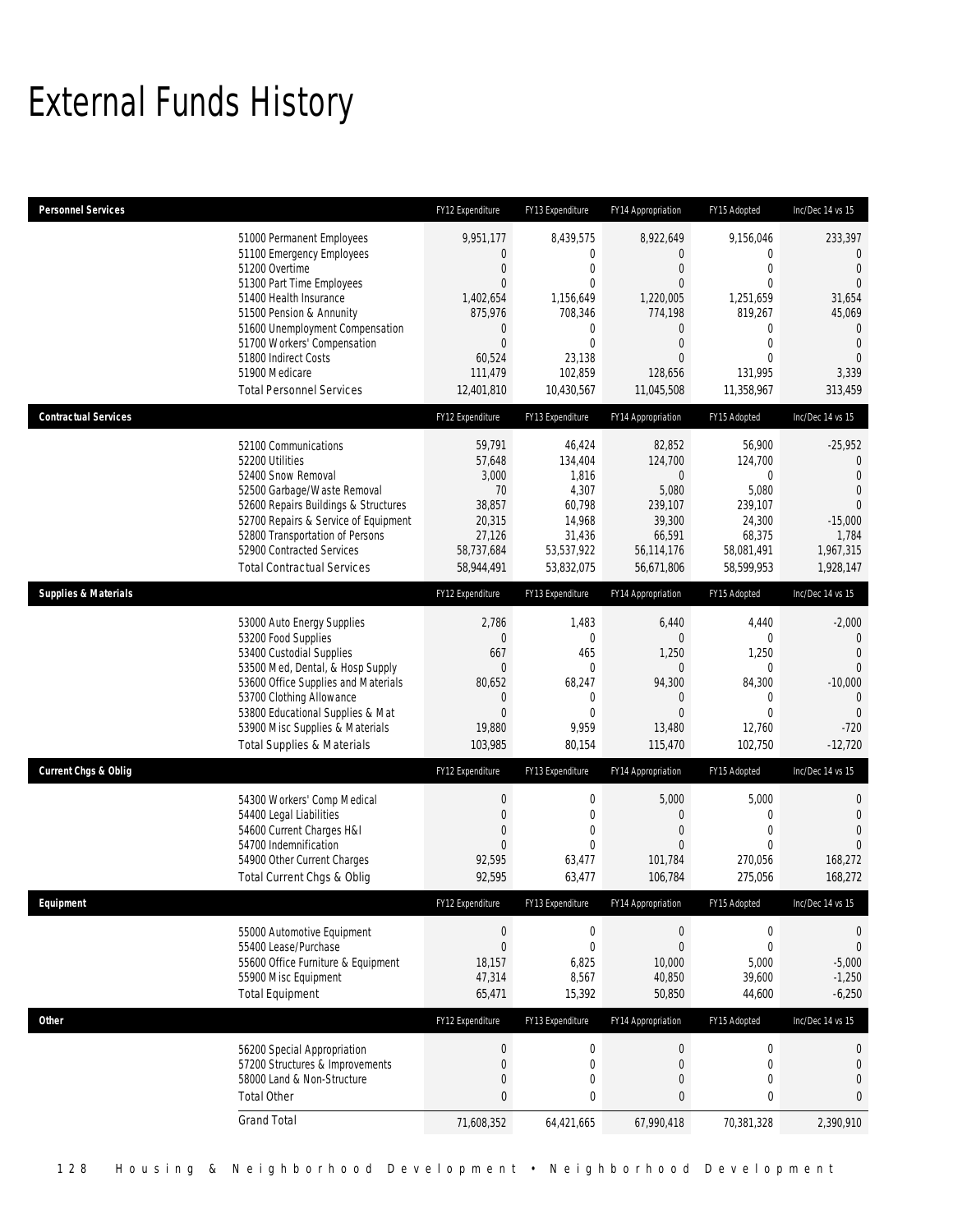# External Funds Personnel

| Title                                   | Union<br>Code   | Grade | Position | FY15 Salary | Title                            | Union<br>Code   | Grade | Position | FY15 Salary |
|-----------------------------------------|-----------------|-------|----------|-------------|----------------------------------|-----------------|-------|----------|-------------|
|                                         |                 |       |          |             |                                  |                 |       |          |             |
| Accountant                              | SU <sub>2</sub> | 21    | 0.75     | 49,215      | Innovation & Systems Manager     | SU <sub>2</sub> | 24    | 0.98     | 89,540      |
| <b>Accounting Manager</b>               | SU <sub>2</sub> | 22    | 0.75     | 58,648      | Legal Sec                        | EXM             | 18    | 0.75     | 37,929      |
| <b>Admin Asst</b>                       | <b>EXM</b>      | 19    | 3.28     | 177,272     | Loan Monitor                     | SU <sub>2</sub> | 19    | 1.50     | 92,907      |
| Admin Services Manager                  | SU <sub>2</sub> | 21    | 0.75     | 54,261      | Manager Of Research & Dev        | SU <sub>2</sub> | 23    | 0.75     | 63,393      |
| Architect                               | SU <sub>2</sub> | 21    | 0.97     | 66,612      | Neighborhood Business Manager    | SU <sub>2</sub> | 22    | 3.92     | 283,155     |
| Asset Manager                           | SU <sub>2</sub> | 21    | 0.75     | 54,261      | Network Admin                    | SU <sub>2</sub> | 22    | 0.75     | 57.149      |
| <b>Assistant Director</b>               | EXM             | 26    | 2.40     | 223,014     | <b>Operations Manager</b>        | EXM             | 25    | 3.98     | 335,930     |
| <b>Assoc Deputy Director</b>            | EXM             | 28    | 0.75     | 83,107      | <b>Operations Specialist</b>     | SU <sub>2</sub> | 26    | 0.98     | 104,642     |
| Asst Dir for Compliance-Loans           | <b>EXM</b>      | 26    | 0.75     | 71,040      | Policy Advisor                   | EXM             | 28    | 0.75     | 83,107      |
| <b>Asst Director</b>                    | EXM             | 26    | 5.32     | 489,036     | Procurement Officer              | SU <sub>2</sub> | 20    | 0.75     | 50,204      |
| <b>Budget Manager</b>                   | SU <sub>2</sub> | 22    | 0.75     | 58,648      | Prog Asst                        | SU <sub>2</sub> | 19    | 9.14     | 553,617     |
| Communication Spec                      | <b>EXM</b>      | 22    | 0.75     | 51,909      | Prog Manager                     | SU <sub>2</sub> | 21    | 6.40     | 457,887     |
| Compliance Monitor                      | SU <sub>2</sub> | 20    | 0.90     | 60,245      | Program Assistant (MultiLingual) | SU <sub>2</sub> | 20    | 1.80     | 108,461     |
| Compliance Officer                      | SU <sub>2</sub> | 21    | 0.90     | 65,113      | Project Manager                  | SU <sub>2</sub> | 21    | 6.18     | 432,947     |
| <b>Computer Specialist</b>              | SU <sub>2</sub> | 20    | 1.50     | 100,408     | Records Mngr                     | SU <sub>2</sub> | 21    | 0.75     | 54,261      |
| Construction & Design Serv Mangr        | SU <sub>2</sub> | 24    | 1.00     | 91,367      | Secretary                        | SU <sub>2</sub> | 17    | 1.25     | 58,952      |
| <b>Construction Manager</b>             | SU <sub>2</sub> | 23    | 1.80     | 141,835     | Senior Account Specialist        | SU <sub>2</sub> | 21    | 0.75     | 54,261      |
| <b>Construction Specialist II</b>       | SU <sub>2</sub> | 21    | 2.00     | 144,696     | Senior Asset Manager             | SU <sub>2</sub> | 24    | 0.75     | 68,525      |
| Controller                              | <b>EXM</b>      | 27    | 0.75     | 76,837      | Senior Programmer                | SU <sub>2</sub> | 23    | 0.75     | 63,393      |
| Contruction Specialist I                | SU <sub>2</sub> | 20    | 5.78     | 382,464     | Spec Asst (DND)                  | EXM             | 25    | 0.75     | 65,680      |
| Deputy Director                         | <b>EXM</b>      | 27    | 0.50     | 51,225      | Special Assistant                | EXM             | 22    | 0.75     | 51,909      |
| Deputy Director                         | <b>EXM</b>      | 29    | 4.90     | 533,526     | Sr Adm Services Clerk (DND)      | SU <sub>2</sub> | 18    | 0.75     | 42,985      |
| Design Services Manager                 | SU <sub>2</sub> | 24    | 0.98     | 89,540      | Sr Budget Manager                | SU <sub>2</sub> | 24    | 0.75     | 68,525      |
| Digital Cartographer                    | SU <sub>2</sub> | 22    | 0.75     | 58,648      | Sr Business Manager              | SU <sub>2</sub> | 23    | 0.98     | 82,833      |
| Dir Marketing                           | <b>EXM</b>      | 28    | 0.75     | 83,107      | Sr Communications Spec           | <b>EXM</b>      | 24    | 0.75     | 60,725      |
| Dir of Legal Unit                       | <b>EXM</b>      | 28    | 0.75     | 83,107      | Sr Compliance Officer            | SU <sub>2</sub> | 22    | 0.90     | 70,377      |
| Finance Manager                         | SU <sub>2</sub> | 22    | 0.75     | 58,648      | Sr Housing Develop Officer       | SU <sub>2</sub> | 24    | 4.85     | 443,130     |
| <b>Financial Analyst</b>                | SU <sub>2</sub> | 19    | 0.75     | 46,454      | Sr Neigh Business Mgr            | SU <sub>2</sub> | 24    | 0.98     | 89,540      |
| <b>HMIS Administrator</b>               | SU <sub>2</sub> | 23    | 1.00     | 84,523      | Sr Program Manager               | SU <sub>2</sub> | 23    | 2.58     | 201,577     |
| <b>HMIS Coordinator</b>                 | SU <sub>2</sub> | 21    | 1.00     | 58,540      | Sr Project Manager               | SU <sub>2</sub> | 23    | 2.78     | 234,975     |
| Housing Development Officer             | SU <sub>2</sub> | 22    | 9.40     | 719,824     | Sr Project Manager               | SU <sub>2</sub> | 24    | 0.50     | 44,202      |
| Housing Information Program Coordinator | SU <sub>2</sub> | 20    | 2.00     | 117,186     | Sr Research & Devel Anylst       | SU <sub>2</sub> | 22    | 0.75     | 52,705      |
|                                         |                 |       |          |             | Sr Staff Attorney                | <b>EXM</b>      | 26    | 0.75     | 62,556      |
|                                         |                 |       |          |             | <b>Total</b>                     |                 |       | 118      | 9,106,293   |

| <b>Adjustments</b>           |           |
|------------------------------|-----------|
| <b>Differential Payments</b> |           |
| Other                        | 60,000    |
| Chargebacks                  | 0         |
| <b>Salary Savings</b>        | $-10,245$ |
|                              |           |

*FY15 Total Request 9,156,048*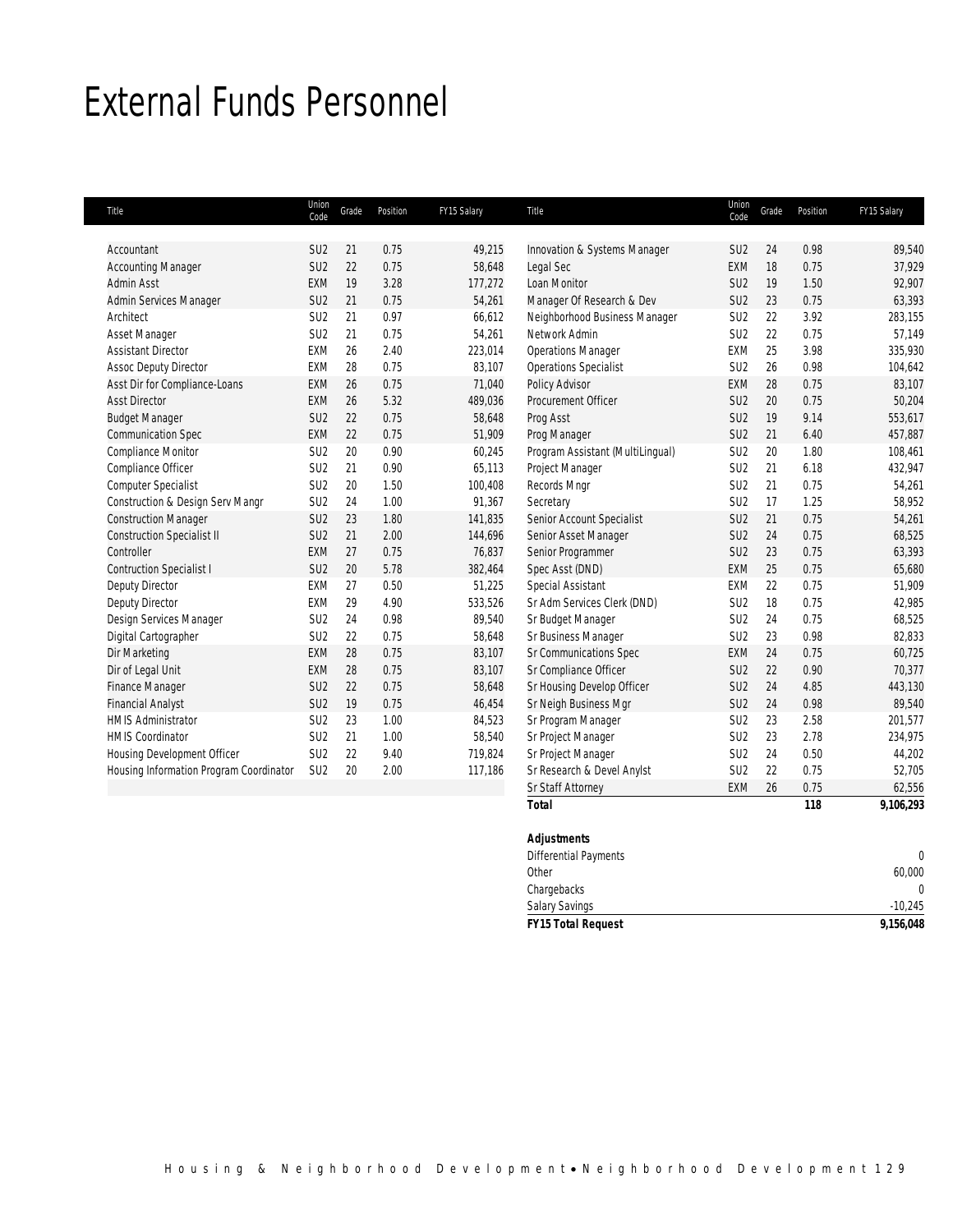# Program 1. Administration

## *Noah Stockman, Deputy Director , Organization 188100*

## *Program Description*

The Administration Program enforces Department policies and procedures and provides support services to all Neighborhood Development programs to ensure the effective completion of departmental goals in compliance with City, State and Federal laws and regulations.

| <b>Operating Budget</b> |                                     | Actual '12         | Actual '13          | Approp '14           | <b>Budget '15</b>   |
|-------------------------|-------------------------------------|--------------------|---------------------|----------------------|---------------------|
|                         | Personnel Services<br>Non Personnel | 663.118<br>187.689 | .197.381<br>340.266 | 1,305,319<br>357.866 | ,211,078<br>392,151 |
|                         | Total                               | 850,807            | 1,537,647           | 1,663,185            | 1,603,229           |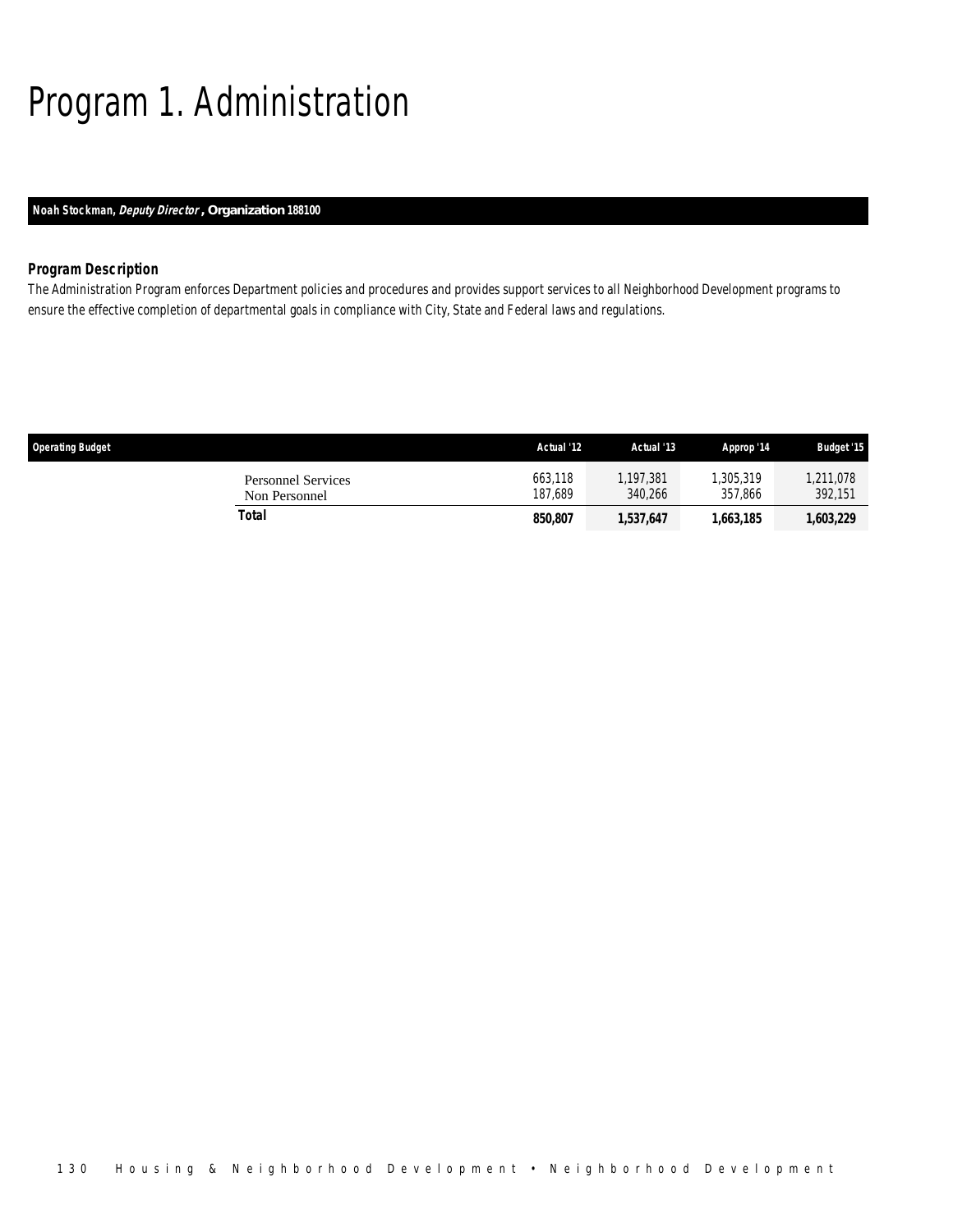# Program 2. Real Estate Management & Sales

## *Donald Wright, Manager , Organization 188200*

## *Program Description*

The Real Estate Management & Sales Program works to manage disposal of foreclosed land parcels and foreclosed buildings as quickly as possible, and in a manner that generates revenue for the City and provides benefits to the community.

| <b>Operating Budget</b>                    | Actual '12          | Actual '13         | Approp '14         | <b>Budget '15</b>  |
|--------------------------------------------|---------------------|--------------------|--------------------|--------------------|
| <b>Personnel Services</b><br>Non Personnel | 718,443<br>.019.428 | 636,383<br>721.021 | 981.865<br>812.524 | 996,840<br>810,874 |
| Total                                      | 1,737,871           | 1,357,404          | 1.794.389          | 1,807,714          |

*Performance* 

## **Strategy:** To dispose of tax-foreclosed and surplus property.

| <b>Performance Measures</b>                                                                                                                                                                                                                           | Actual '12             | Actual '13             | Projected '14                 | Target '15       |
|-------------------------------------------------------------------------------------------------------------------------------------------------------------------------------------------------------------------------------------------------------|------------------------|------------------------|-------------------------------|------------------|
| City-owned buildings sold, transferred, or<br>demolished<br>City-owned land parcels sold or transferred<br>Square footage made available to small<br>builders for middle class housing<br>Total city-owned buildings<br>Total city-owned land parcels | 24<br>52<br>48<br>,388 | 8<br>25<br>47<br>1,377 | 100<br>243,768<br>42<br>1,308 | 500,000<br>1,169 |

*Strategy:* To manage tax-foreclosed and surplus property.

| <b>Performance Measures</b>                                                              | Actual '12 | Actual '13 | <b>Projected '14</b> | Target '15 |
|------------------------------------------------------------------------------------------|------------|------------|----------------------|------------|
| Units of service performed to clean, fence,<br>and/or maintain vacant city-owned parcels | 3.942      | 2.814      | 2.434                | 2.776      |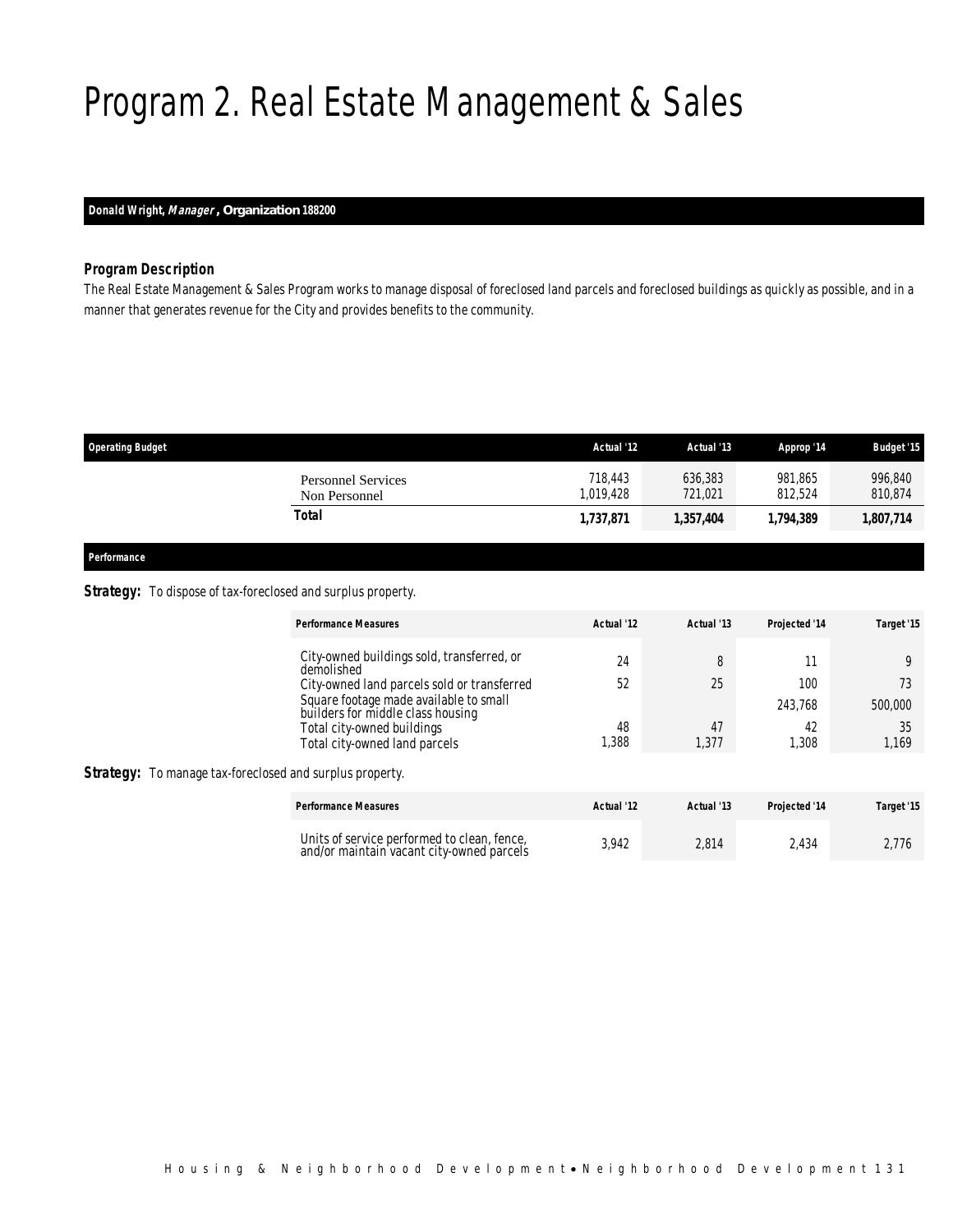# Program 3. Housing Development

## *Theresa Gallagher, Manager , Organization 188300*

## *Program Description*

The mission of this program is to strengthen Boston neighborhoods by working with community groups to improve the economic, housing and physical environment of the neighborhoods. This is accomplished through increasing homeownership and housing investment, strengthening neighborhood real estate markets and improving neighborhood confidence. This program will emphasize homeownership development, affordable rental housing production, elderly housing and streamlining the funding process through the use of competitive funding rounds. There continues to be a need for the City to direct federal and City resources toward the development of affordable housing.

| <b>Operating Budget</b>             | Actual '12        | Actual '13        | Approp '14        | <b>Budget '15</b> |
|-------------------------------------|-------------------|-------------------|-------------------|-------------------|
| Personnel Services<br>Non Personnel | 889.206<br>39.237 | 764,563<br>26.520 | 529.123<br>11.416 | 537,054<br>11.416 |
| Total                               | 928,443           | 791,083           | 540,539           | 548,470           |
|                                     |                   |                   |                   |                   |

## *Performance*

### **Strategy:** To assist existing homeowners in retaining their homes and to encourage homeownership.

| <b>Performance Measures</b>                                                                    | Actual '12 | Actual '13 | Projected '14 | Target '15 |
|------------------------------------------------------------------------------------------------|------------|------------|---------------|------------|
| 3D properties completed                                                                        |            | 62         | 64            | 85         |
| Housing units repaired/rehabbed with<br>homeowner loan/grant including lead paint<br>abatement | .902       | 2.485      | 2.116         | 2,326      |
| New homebuyers provided with financial<br>assistance                                           | 61         | 65         | 96            | 120        |

*Strategy:* To assist tenants and landlords to preserve their tenancies or secure alternative housing, including those at risk of homelessness.

| <b>Performance Measures</b>                                 | Actual '12 | Actual '13 | Projected '14 | Target '15 |
|-------------------------------------------------------------|------------|------------|---------------|------------|
| Total residential foreclosure petitions (owner<br>occupied) | 526        | 320        | 118           | 88         |

*Strategy:* To provide shelter, support services, rental assistance, and housing counseling to homeless persons, persons with AIDS, and tenants at risk.

| <b>Performance Measures</b>                                                   | Actual '12 | Actual '13 | <b>Projected '14</b> | Target '15 |
|-------------------------------------------------------------------------------|------------|------------|----------------------|------------|
| Homeless households served                                                    | 5.110      | 4.443      | 4.846                | 4.400      |
| Persons with AIDS provided with housing<br>assistance and/or support services | 975        | 990        | 069                  | 925        |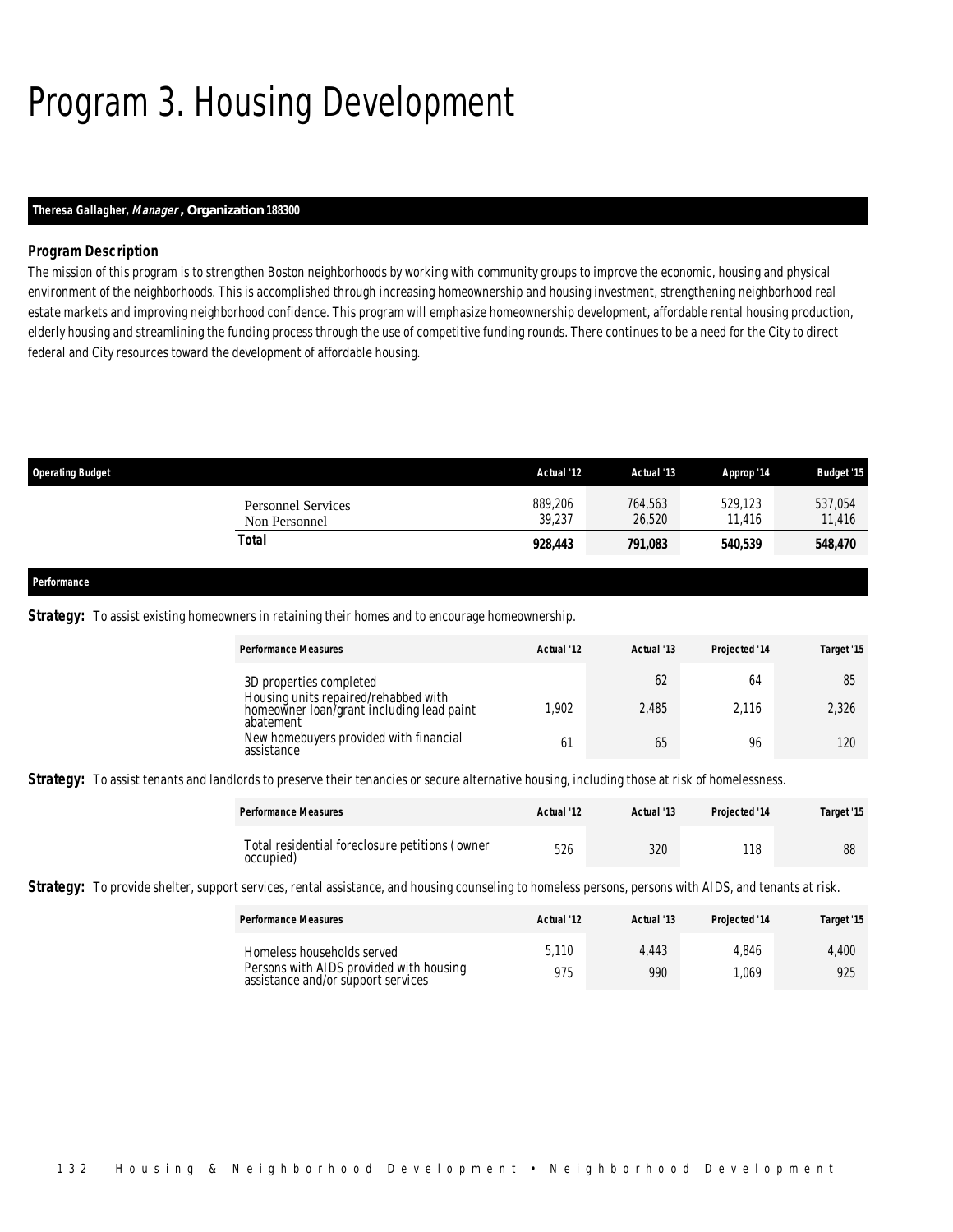# Program 4. Business Services

## *Rafael Carbonell, Manager , Organization 188500*

## *Program Description*

The Neighborhood Business Services Program works to develop and preserve economically viable and attractive businesses in Main Street districts and other neighborhood business districts, to create jobs, and increase the City's tax base.

| <b>Operating Budget</b> |                                                                     |                                                                                                          | Actual '12       | Actual '13        | Approp '14       | <b>Budget '15</b> |
|-------------------------|---------------------------------------------------------------------|----------------------------------------------------------------------------------------------------------|------------------|-------------------|------------------|-------------------|
|                         |                                                                     | <b>Personnel Services</b><br>Non Personnel                                                               | 81,810<br>33,795 | 161,974<br>27,743 | 90,461<br>34,620 | 85,425<br>456,656 |
|                         |                                                                     | <b>Total</b>                                                                                             | 115,605          | 189,717           | 125,081          | 542,081           |
| Performance             |                                                                     |                                                                                                          |                  |                   |                  |                   |
|                         | <b>Strategy:</b> To create jobs and help open new businesses.       |                                                                                                          |                  |                   |                  |                   |
|                         |                                                                     | <b>Performance Measures</b>                                                                              | Actual '12       | Actual '13        | Projected '14    | Target '15        |
|                         |                                                                     | Jobs created through all OBD programs<br>New businesses opened with financial or<br>technical assistance | 1,269<br>177     | 1,243<br>136      | 1.029<br>147     | 1.280<br>240      |
|                         | <b>Strategy:</b> To enhance Boston Main Streets.                    |                                                                                                          |                  |                   |                  |                   |
|                         |                                                                     | <b>Performance Measures</b>                                                                              | Actual '12       | Actual '13        | Projected '14    | Target '15        |
|                         |                                                                     | Participants in Women on Main Initiative                                                                 |                  |                   | 334              | 375               |
|                         | <b>Strategy:</b> To improve business assistance tools and services. |                                                                                                          |                  |                   |                  |                   |
|                         |                                                                     | <b>Performance Measures</b>                                                                              | Actual '12       | Actual '13        | Projected '14    | Target '15        |
|                         |                                                                     | Businesses added to the Boston Buying Power<br>program<br>Storefronts improved                           | 850<br>123       | 691<br>116        | 943<br>121       | 850<br>120        |
|                         | <b>Strategy:</b> To improve customer service for businesses.        |                                                                                                          |                  |                   |                  |                   |
|                         |                                                                     | <b>Performance Measures</b>                                                                              | Actual '12       | Actual '13        | Projected '14    | Target '15        |
|                         |                                                                     | Businesses assisted with financial or<br>technical assistance                                            | 3.000            | 2,530             | 3.173            | 4,180             |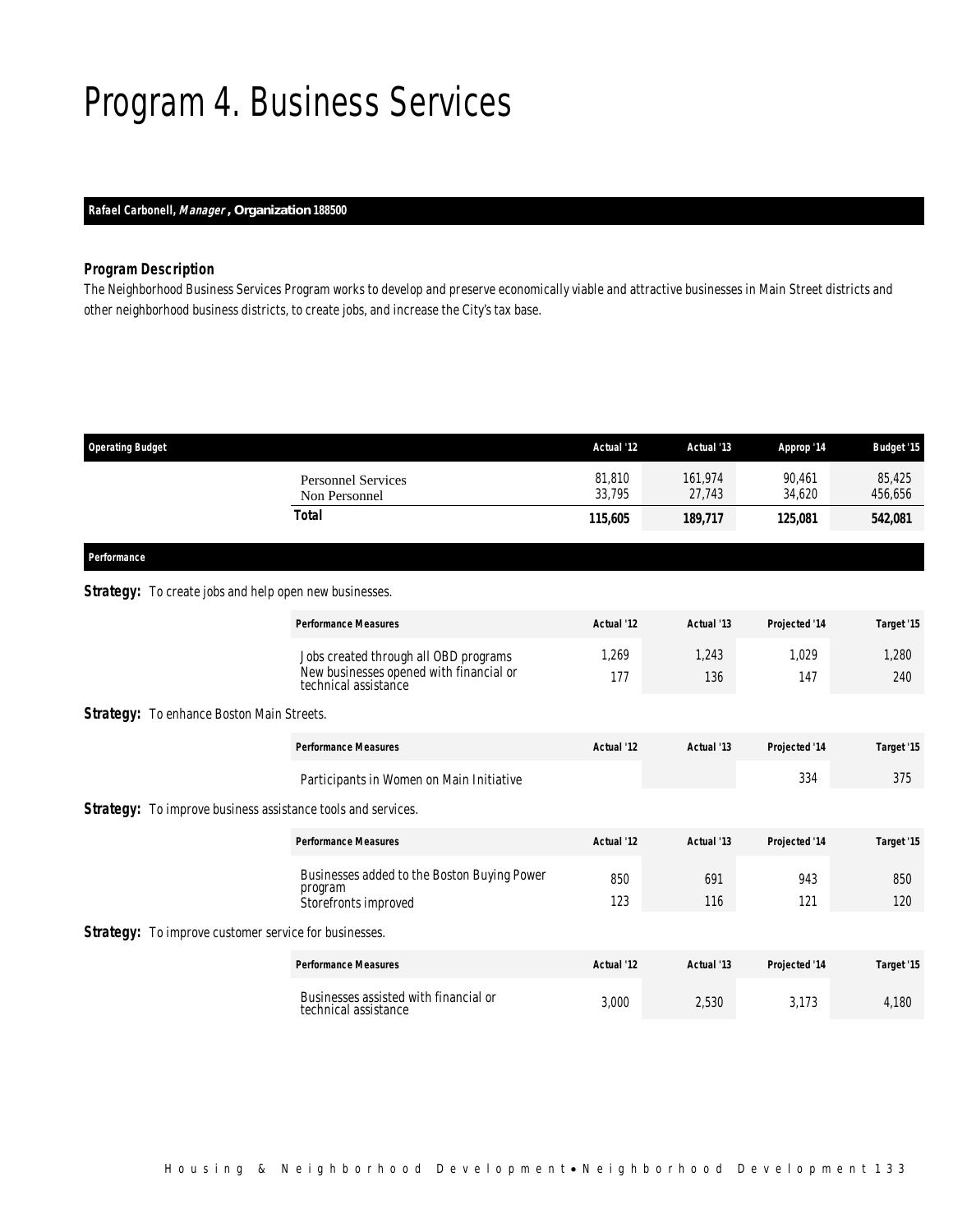# External Funds Projects

### *ARRA - CDBG*

### *Project Mission*

The Community Development Block Grant (CDBG-R) program under ARRA enabled local governments to undertake a wide range of activities intended to create suitable living environments, provide decent affordable housing and create economic opportunities, primarily for persons of low and moderate income. The City of Boston allocated all CDBG-R funds for housing development, economic development, and construction and public facilities. All of these activities met the national objective of providing a benefit (housing, jobs, or services) to low and moderate-income persons or areas. CDBG-R was a three-year grant totaling \$5,366,011 that started on 6/5/2009 and ended on 9/30/2012.

### *ARRA - Homeless Prevention and Rapid Re-housing Program*

#### *Project Mission*

The Homelessness Prevention and Rapid Re-housing Program (HPRP) under ARRA provided financial assistance and services to prevent individuals and families from becoming homeless and help those who are experiencing homelessness to be quickly re-housed and stabilized. The funds under this program targeted individuals and families who would be homeless but for this assistance. The funds provided short-term or medium-term rental assistance and housing relocation and stabilization services, including mediation, credit counseling, security or utility deposits, utility payments, moving cost assistance, and case management. At least 60 percent of funds had to be spent within two years and all funds had to be spent within three years. HPRP was a three-year grant totaling \$8,209,151 that started on 7/22/2009 and ended on 7/21/2012.

*ARRA – Neighborhood Stabilization Program* 

### *Project Mission*

The ARRA Neighborhood Stabilization Program grant was made available to Boston and several other direct grant communities on a competitive basis from the US Department of Housing and Urban Development. The NSP initiative was created as part of the "Housing and Economic Recovery Act of 2009" designed to boost local economies through the provision of resources to purchase and rehab foreclosed homes. This was the second round of NSP funding in the amount of \$13.6M for the purpose of expanding the City's existing strategies of foreclosure prevention and reclamation efforts. Specifically, this funding allowed the City to support responsible redevelopment of foreclosed homes in those neighborhoods most burdened by Boston's bank-owned properties, namely Dorchester, East Boston, Roxbury, Hyde Park, and Mattapan. ARRA NSP was a three year grant totaling \$13,610,343 that started on 2/11/2010 and ended 2/10/2013, however any program income received may continue to be expended.

## *Abandoned Property Rehab Grant*

#### *Project Mission*

Abandoned Property Rehab Grant was a three year grant from the Commonwealth of Massachusetts' Attorney General's Office targeted to promote the rehabilitation of distressed/abandoned properties in highforeclosure areas of Boston that cannot be rehabilitated through other means being implemented by the City. This was a three year grant totaling \$150,000 that started on 1/4/2010 and ended on 12/31/2013.

#### *BRA/HODAG Program Income*

#### *Project Mission*

The BRA/HODAG Program is program income generated from a HODAG loan the BRA made to the Douglas Housing Plaza Phase I Development. The funds totaling \$4,297,327 will be used to help fund the City's housing development pipeline in FY14 and FY15.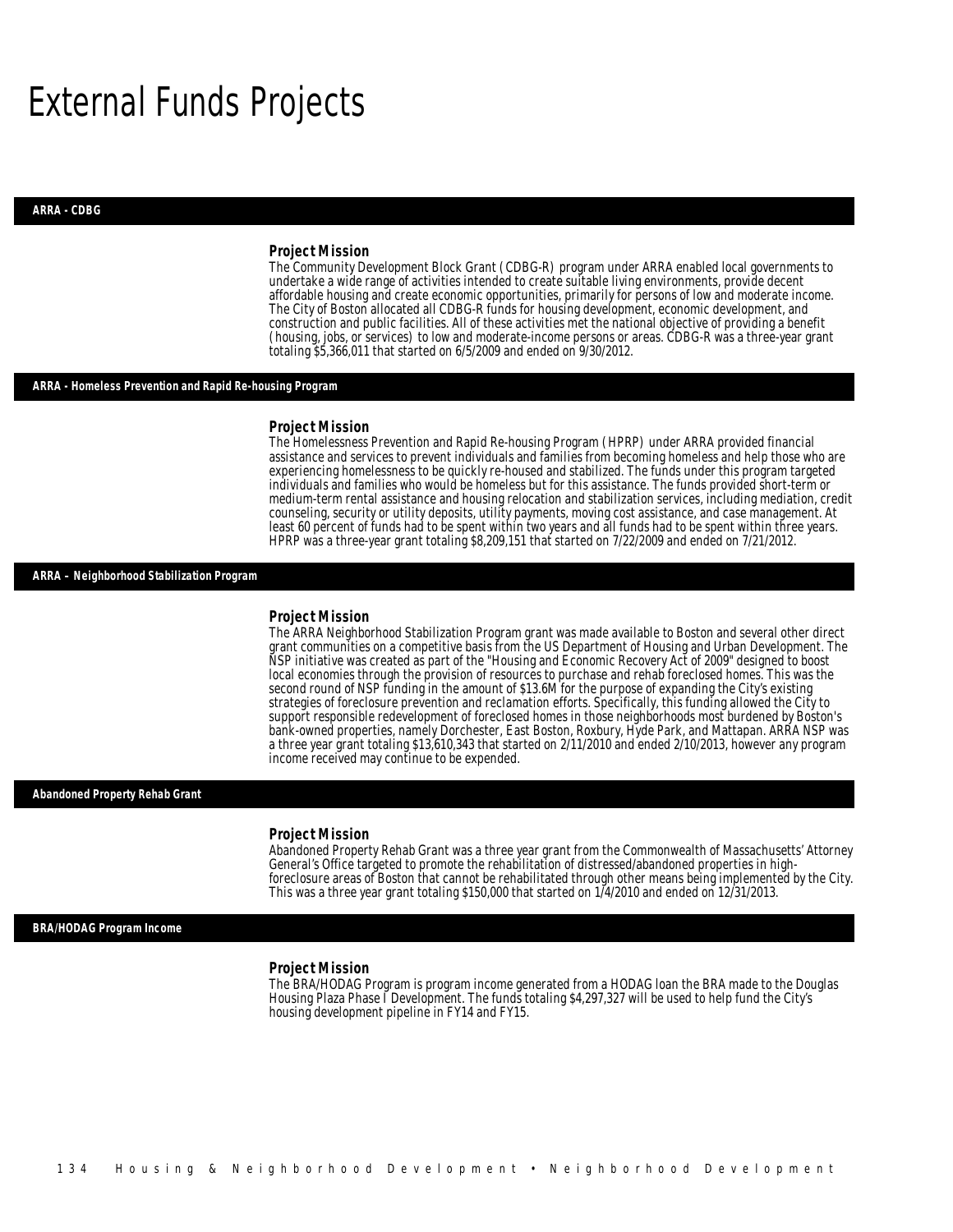The purpose of the Brownfields Economic Development Initiative (BEDI) is to spur the return of Brownfields to productive economic use through financial assistance to public entities and enhance the security or improve the viability of a project financed with Section 108 guaranteed loan authority. BEDI grants must be used in conjunction with a new Section 108 guaranteed loan commitment. The most recent BEDI grant was used to promote the remediation and redevelopment of the former Modern Electroplating Brownfields site, with a portion of the funding being used to pay environmental monitoring at the Dudley Police Station. The grant totaling \$1,750,000 started on 6/9/2008 and ends on 8/30/2017.

### *Choice Neighborhoods Implementation Grant*

### *Project Mission*

The Choice Neighborhood Implementation Grant is a competitive grant from the US Department of Housing and Urban Development. The grant is being used to redevelop the Woodledge/Morrant Bay Apartments and revitalize Dorchester's Quincy Street Corridor. The grant also aims to link affordable housing with quality schools, public transportation, good jobs, and safe streets thus totally transforming the neighborhood. The grant totaling \$20,500,000 started on 1/12/2012 and ends on 9/30/2017.

#### *Community Challenge Planning Grant*

#### *Project Mission*

The Community Challenge Grant is a competitive grant from the US Department of Housing and Urban Development. The grant is being used for planning, strategic land acquisition, and for outreach & engagement in order to facilitate smart growth and transit-oriented development along the Fairmount Commuter Rail Line in conjunction with four new train stations and improvements to existing stations. The grant totaling \$1,865,160 started on 2/15/2012 and ends on 2/14/2015.

## *Community Development Block Grant*

#### *Project Mission*

Ì

The Community Development Block Grant (CDBG) is an annual entitlement grant from the U.S. Department of Housing and Urban Development to the City of Boston designed to fund a variety of neighborhood development activities. At least 70 percent of CDBG funds must be used to benefit low- and moderate-income households. CDBG funds are used to produce and preserve affordable housing, revitalize neighborhood commercial districts, assist the renovation of non-profit facilities, improve vacant lots, promote and monitor fair housing activities, and assist non-profit organizations in the operation of emergency shelters, health care, child care, youth and adult literacy programs. CDBG funds cannot be used for general government services nor to replace funding cuts from existing public service activities. The CDBG awards for FY12, FY13, and FY14 were \$17,496,605; \$15,926,397; and \$16,834,371 respectively. The FY15 award is projected to be \$16,390,443.

### *Continuum of Care*

#### *Project Mission*

The Continuum of Care program combines the previously stand-alone Supportive Housing and Shelter Plus Development (HUD). The purpose of the program is to assist individuals and families experiencing homelessness and to provide the services needed to help such individuals move into transitional and permanent housing, with the goal of long term stability. Specifically, the program helps develop housing and related supportive services for people moving from homelessness to independent living and provides rental assistance that, when combined with social services, provides supportive housing for homeless people with disabilities and their families. The Supportive Housing awards in FY12 and FY13 were \$13,658,930 and \$14,313,384 respectively. The Shelter Plus Care awards in FY12 and FY13 were \$6,821,160 and \$6,922,116 respectively. The newly combined Continuum of Care award in FY14 was \$23,540,567 and is projected to be \$22,363,539 in FY15.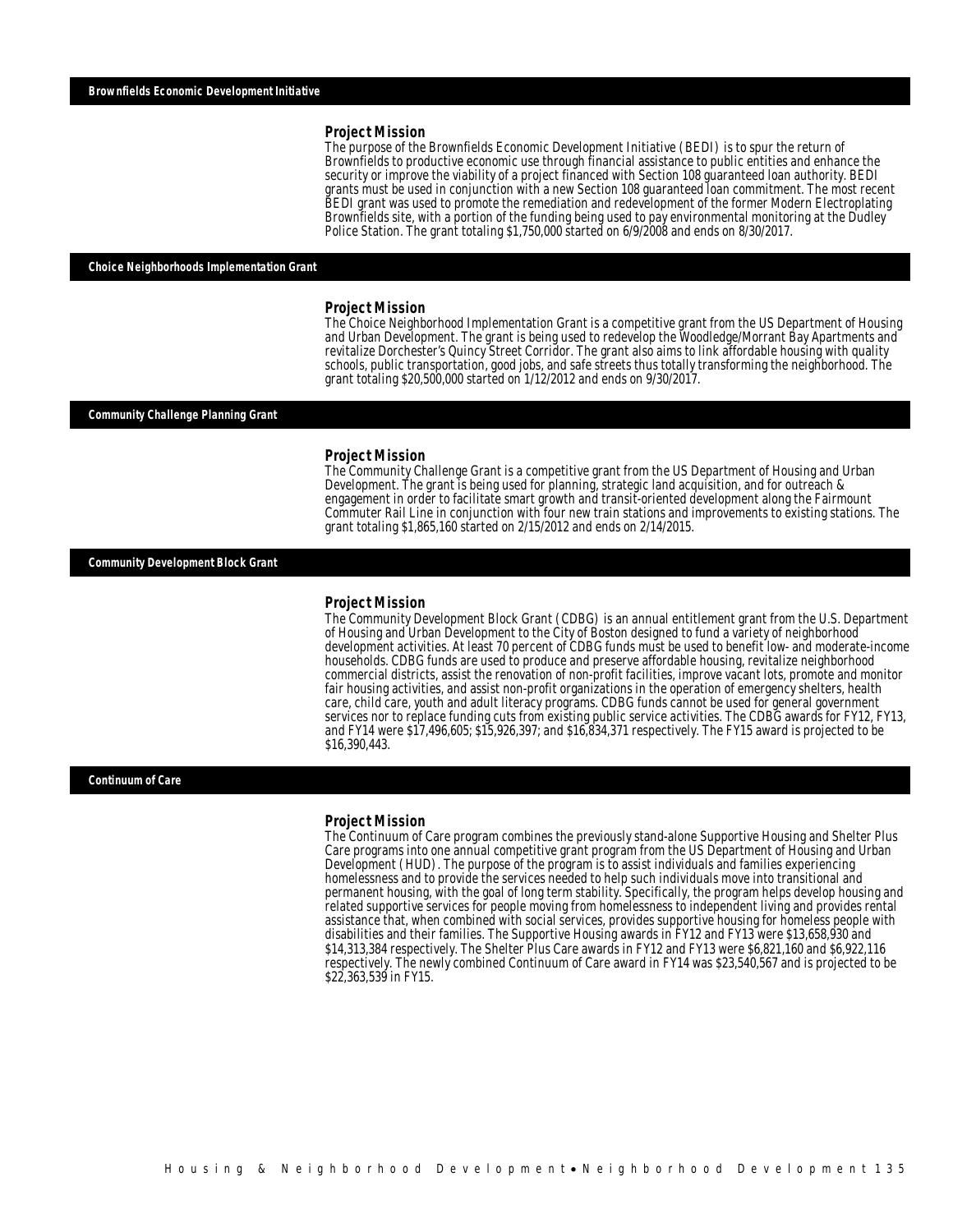The Economic Development Initiative (EDI) Program is a special HUD program that makes available grants to cities to spur economic opportunity by creating jobs, attracting private partnerships, and training residents for new job opportunities; to promote community development through a long-term economic development strategy; to establish community-based partnerships; and to develop a plan for responding to community needs by integrating economic, physical, human, and other strategies. EDI must be used in conjunction with loans guaranteed under the Section 108 Program to enhance the feasibility of economic development and revitalization projects financed with Section 108 Loan Guarantee funds.

### *Emergency Solutions Grant*

### *Project Mission*

Formerly the Emergency Shelter Grant, the Emergency Solutions Grant (ESG) is an annual entitlement grant to the City of Boston from the U.S. Department of Housing and Urban Development. It is used to assist individuals and families to quickly regain stability in permanent housing after experiencing a crisis or homelessness. The ESG awards for FY12, FY13, and FY14 were \$1,346,620; \$1,515,160; and \$1,161,878 respectively. The FY15 award is projected to be \$1,367,603.

#### *EPA/Brownfields*

#### *Project Mission*

The U.S. Environmental Protection Agency makes Brownfield Assessment and Clean-up grants available on a competitive basis. These grants are used to evaluate and/or clean-up contamination at EPA-eligible Brownfield sites. Brownfields are defined as real property, expansion, redevelopment, or re-use of which may be complicated by the presence or the potential presence of a hazardous substance, pollutant, or contaminant. In FY13, the City was awarded a clean-up grant to abate the future development site known as Jackson Commons. In FY14, assessment grant funds were used to assess environmental conditions on parcels abutting or near the Fairmount-Indigo Commuter Rail line. The three-year grant totaling \$400,000 started on10/1/2010 and ended on 9/30/2013.

#### *Green Affordable Housing Initiative (MTC)*

#### *Project Mission*

The Green Affordable Housing Initiative (MTC) was a multi-year grant awarded to the City of Boston from the Renewable Energy Trust, which is administered by the Massachusetts Technology Collaborative (MTC). These funds were used to benefit the occupants of affordable housing in the City of Boston through the development of green affordable housing, which incorporates renewable energy, energy efficiency, green design and healthy home construction techniques into the City's affordable housing programs. The grant totaling \$2,000,000 started on 4/11/2007 and ended on 3/1/2012.

### *Home Investment Partnership (HOME)*

#### *Project Mission*

The HOME Partnership Program is an annual entitlement grant from the U.S. Department of Housing and Urban Development (HUD) to the City of Boston to support the development of affordable housing. Eligible activities include new construction or rehabilitation of housing, tenant-based rental assistance for up to two years, and assistance to first-time homebuyers. All HOME funds must be used to benefit low and moderate income households. Fifteen percent of HOME funds are set aside for Community Housing Development Organizations. HOME grants are five years in duration. The Home awards in FY12, FY13, and FY14 were \$7,530,644; \$4,090,712; and \$4,418,285 respectively. The FY15 award is projected to be \$4,524,340.

#### *HomeCorp*

### *Project Mission*

Homecorp is a grant from the Commonwealth of Massachusetts Attorney General's Office. The purpose of the funding is to help the City mitigate the impact of the foreclosure crisis, revitalize distressed neighborhoods that have suffered the impact of foreclosure clusters, and to promote homeownership and affordable housing. The HomeCorp awards totaling \$495,000 began on  $9/21/2012$  and ends on 09/30/2014.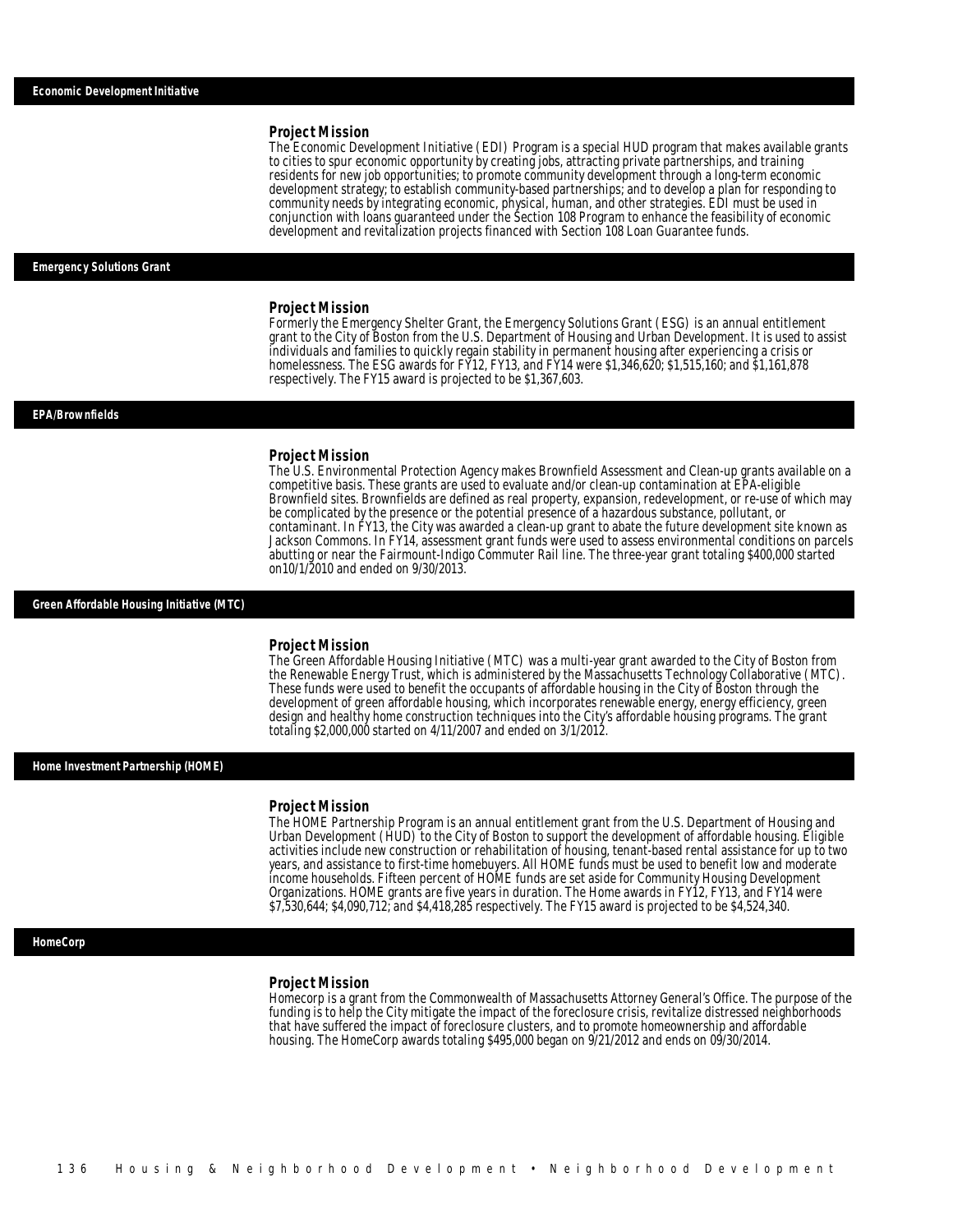The Housing Opportunities for People with AIDS (HOPWA) Program is a three year grant awarded annually from the U.S. Department of Housing and Urban Development to the City of Boston. The program is designed to provide affordable, appropriate housing for people with AIDS (PWAs) in the metropolitan Boston area. Eligible activities include housing, counseling, housing development, rental assistance, technical assistance, homelessness prevention, operating costs including support services, and housing-related costs. DND will be directing these funds to three primary activities: metropolitan-area housing counseling to help PWAs find/retain affordable housing, technical assistance to developers of housing for PWAs, and emergency assistance payments to help PWAs retain their existing housing. The HOPWA awards in FY12, FY13, and FY14 awards were \$1,884,046; \$1,878,288; and \$2,087,647 respectively. The FY15 award is projected to be \$2,245,539.

*Lead Paint Abatement* 

#### *Project Mission*

The Lead Paint Abatement grant is a competitive 36-month grant from the U.S. Department of Housing and Urban Development's Office of Healthy Homes and Lead Hazard Control to the City of Boston. The purpose of the grant is to reduce the exposure of young children to lead-based paint hazards in their homes through intensive services consisting of counseling, outreach and abatement in the high-risk target areas of Dorchester, Roxbury and Mattapan and to provide financing services citywide. Activities include abatement, inspections, risk assessments, and temporary relocations. The grant awarded in FY12 totaling \$2,475,000 started on 10/1/2011 and ends on 10/31/2014. The grant awarded in FY14 totaling \$2,500,000 started on 8/1/2013 and ends 10/31/2016.

*Neighborhood Development Fund* 

### *Project Mission*

The Neighborhood Development Fund receives revenue from the repayment of Urban Development Action Grant (UDAG) loans to the City. Funds can be used for eligible HUD Title I activities which are somewhat less restrictive than CDBG regulations.

#### *Neighborhood Stabilization Program (Federal Funds)*

### *Project Mission*

Neighborhood Stabilization Program (NSP) was a non-competitive grant awarded to eligible cities from the US Department of Housing and Urban Development. Funds were used to establish financial mechanisms for purchase and redevelopment of foreclosed homes and residential properties. Such mechanisms included soft-seconds, loan loss reserves, and shared-equity loans for low and moderate income homebuyers; purchase and rehabilitation of homes and residential properties that were abandoned or foreclosed upon in order to sell, rent, or redevelop such homes as properties; establish land banks for homes that were foreclosed upon; demolish blighted structures; and redevelop demolished or vacant properties. NSP funds were to be committed within 18 months of the grant start date and all funds had to be spent within three years. The grant totaling \$4,230,191 started on 03/09/2009 and ended on 03/08/2013. Ì

### *Neighborhood Stabilization Program (State Funds)*

## *Project Mission*

Neighborhood Stabilization Program grants were made available to Boston and several other direct grant communities on a non-competitive basis from the Massachusetts Department of Housing and Community Development. The Commonwealth of Massachusetts agreed to match Boston's HUD NSP funds \$1-\$1 and NSP admin funds \$0.50-\$1. Funds were used to establish financial mechanisms for purchase and redevelopment of foreclosed homes and residential properties. Such mechanisms included soft-seconds, loan loss reserves, and shared-equity loans for low and moderate income homebuyers; purchase and rehabilitation of homes and residential properties that were abandoned or foreclosed upon in order to sell, rent, or redevelop such homes as properties; establish land banks for homes that were foreclosed upon; demolish blighted structures; and redevelop demolished or vacant properties. The first NSP State grant totaling \$4,020,500 started date on 07/20/2009 and ended on 03/31/2013. A second NSP State grant totaling \$999,999 started on 08/11/2011 and ended on March 31, 2014.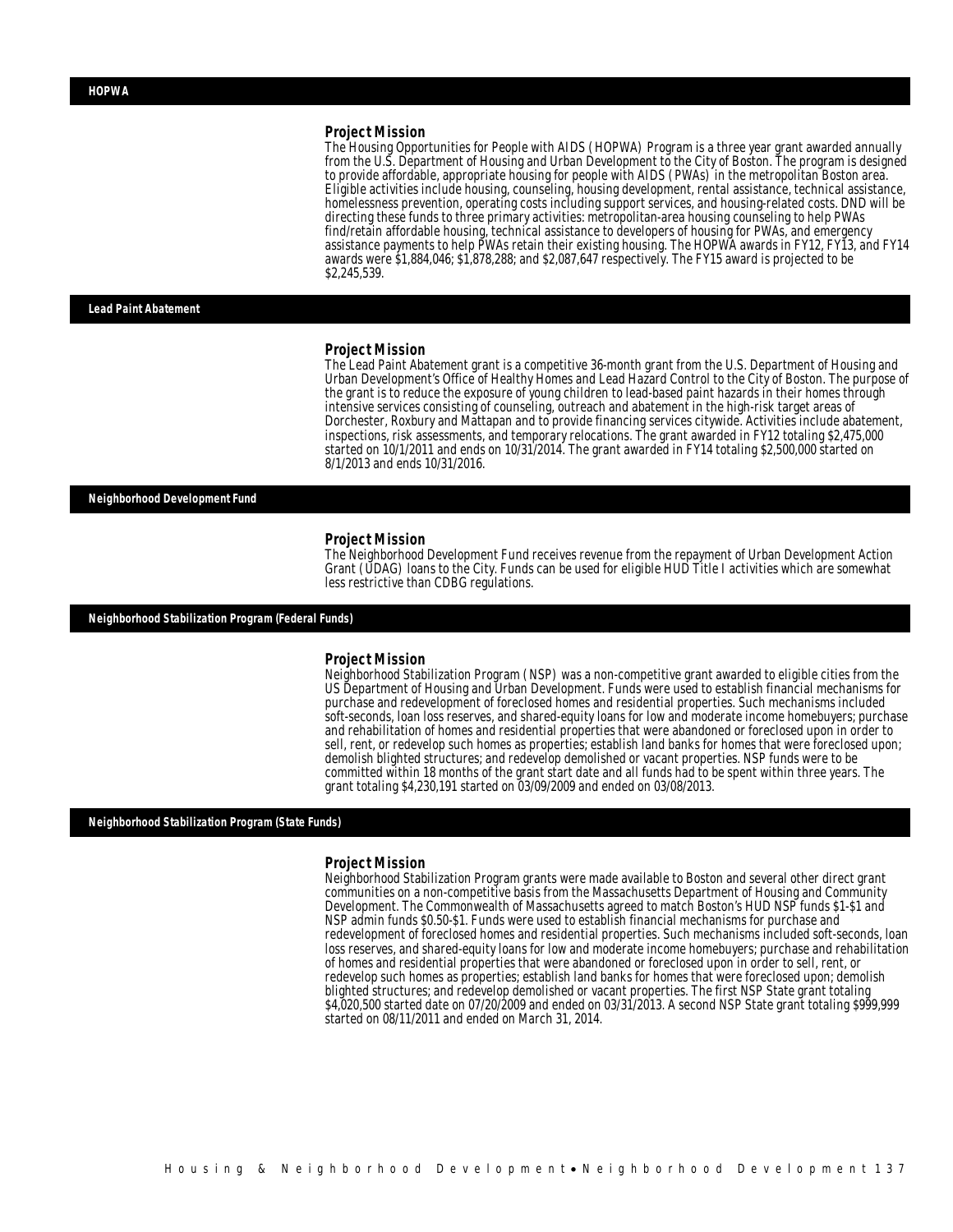The Regional Foreclosure Education grant from the Commonwealth of Massachusetts supported the expansion of foreclosure counseling providers under contract with the City of Boston. These providers served geographic areas of Boston with high rates of default and foreclosures targeting occupants of 1-4 unit properties. The grant totaling \$143,096 started on 4/11/2013 and ended on 9/30/2013.

#### *Regional Network Innovations to End Homelessness*

#### *Project Mission*

Î

The Regional Network Innovations to End Homelessness grants were made available to the Boston Regional Network from the Massachusetts Interagency Council on Housing and Homelessness through the Department of Housing and Community Development on a competitive basis. Grant funds were used for implementing innovative strategies that inform new and emerging statewide housing approaches to ending homelessness. The grant totaling \$1,746,898 started on 5/14/2009 and ended on 6/30/2011.

### *Section 108 Loan Guarantee Programs/Section 108 Unrestricted*

#### *Project Mission*

Section 108 funds are available to eligible cities from the U.S. Department of Housing and Urban Development (HUD) on an application basis. Section 108 funds are secured by the City through a pledge of its current and future CDBG grant awards. These funds are used for economic development projects. The Boston Invests in Growth Loan Fund is a \$40 million HUD Section 108 funded loan pool designed to jumpstart well-financed construction projects, create jobs, and strengthen Boston's economy. This program is designed for large commercial projects in Boston that have both permanent financing and equity in place. Boston Invests will finance the gap that remains between the financing and equity and the total project cost, known as mezzanine financing. In addition, up to 10% of the loan pool will be set aside for smaller neighborhood based projects of at least 5,000 square feet, the underwriting criteria for which will be the same as for the larger loans but the interest rate charged as well as the additional interest paid at the end will be lower. Additionally, \$2.5 million HUD Section 108 funded loan pool will be used for energy efficiency and to promote job creation. The Section 108 Spread Unrestricted Fund is income earned as a result of the interest spread between Section 108 loan repayments owed to DND by its borrowers and Section 108 repayments DND owes to HUD. In FY15, DND will use this source to fund Main Streets districts and Restore projects that do not meet CDBG eligibility requirements.

#### *Triple Decker Initiative*

### *Project Mission*

Î

The Triple-Decker Initiative is supported by funds from the Boston Redevelopment Authority. The program funds Neighborhood Development's 3D Advantage Program which facilitates the owner-occupant purchases of triple-deckers and the 3D HELP program which supports the renovation and energy retrofitting of owneroccupied triple-deckers. The Triple Decker awards in FY13 and FY14 were \$375,000 and \$300,000 respectively. The FY15 award is projected to be \$225,000.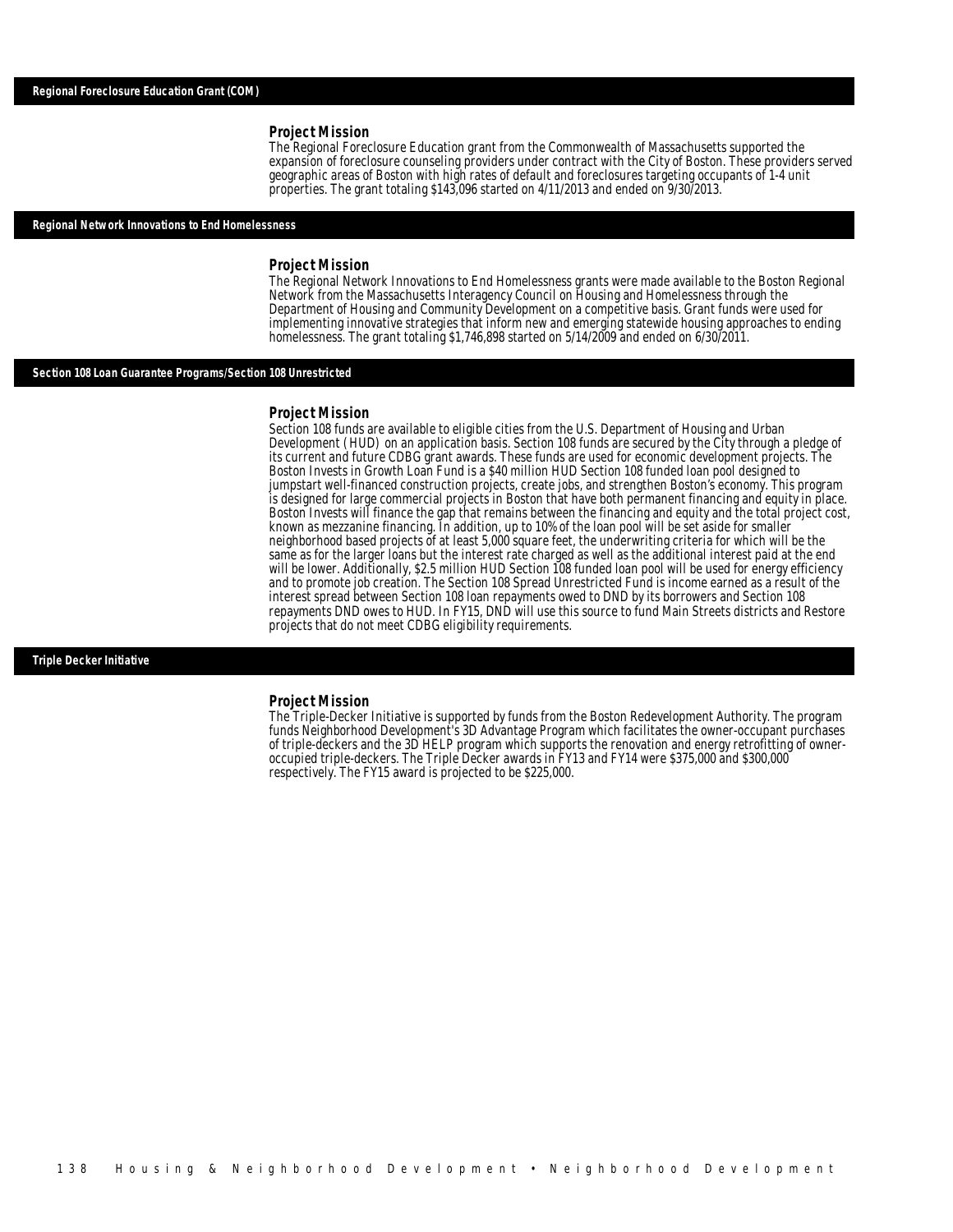# Neighborhood Development Capital Budget

## *Overview*

Capital investment will support efforts to repair and rebuild public facilities, revitalize neighborhood business districts, and improve public spaces operated by the Department of Neighborhood Development.

## *FY15 Major Initiatives*

• Work at the Strand Theatre will continue, with design beginning on access improvements throughout the building.

| <b>Capital Budget Expenditures</b> | Total Actual '12 | Total Actual '13 | <b>Estimated '14</b> | <b>Total Projected '15</b> |
|------------------------------------|------------------|------------------|----------------------|----------------------------|
| Total Department                   | .808.387         | .999.536         | 200.000              | ,915,000                   |